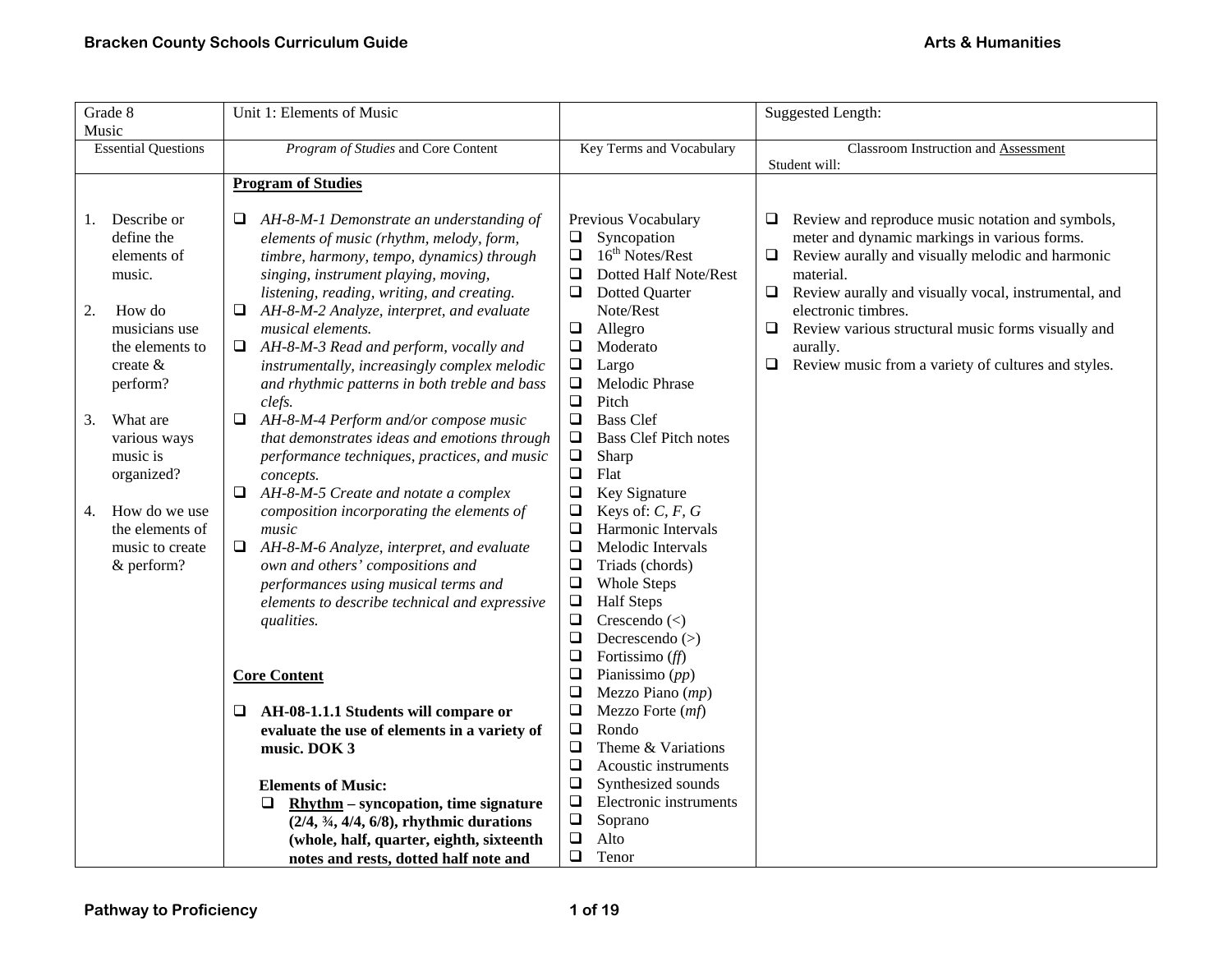| Grade 8                    | Unit 1: Elements of Music                                           |                                              | <b>Suggested Length:</b>             |
|----------------------------|---------------------------------------------------------------------|----------------------------------------------|--------------------------------------|
| Music                      |                                                                     |                                              |                                      |
| <b>Essential Questions</b> | Program of Studies and Core Content                                 | Key Terms and Vocabulary                     | Classroom Instruction and Assessment |
|                            |                                                                     |                                              | Student will:                        |
|                            | dotted quarter note)<br>Tempo - Allegro, Moderato, Largo,<br>$\Box$ | <b>Bass</b><br>$\Box$<br>$\Box$<br>Keyboards |                                      |
|                            | <b>Presto</b>                                                       | $\Box$<br>Folk Instruments                   |                                      |
|                            | $\Box$<br>Melody - melodic phrase, treble and                       | <b>Orchestral Instruments</b><br>$\Box$      |                                      |
|                            | bass clef signs, pitch notation: letter                             |                                              |                                      |
|                            | names on grand staff, natural sign,                                 |                                              |                                      |
|                            | sharp sign, flat sign                                               |                                              |                                      |
|                            | <b>Harmony</b> – triads (chords)<br>$\Box$                          |                                              |                                      |
|                            | $\Box$ Form - AB, ABA, call and response                            |                                              |                                      |
|                            | $\Box$<br>Timbre (tone color) – distinctive                         |                                              |                                      |
|                            | sounds of instruments, instrument                                   |                                              |                                      |
|                            | families and voice parts (soprano, alto,                            |                                              |                                      |
|                            | tenor, bass)                                                        |                                              |                                      |
|                            | Dynamics - crescendo, decrescendo,<br>$\Box$                        |                                              |                                      |
|                            | dynamic markings/symbols $-pp$ , $p$ , $mp$ ,                       |                                              |                                      |
|                            | mf, f, ff, <, >                                                     |                                              |                                      |
|                            | AH-08-1.1.2 Students will identify<br>0                             |                                              |                                      |
|                            | instruments according to classifications.                           |                                              |                                      |
|                            | $\Box$ Family – brass, woodwind, string,                            |                                              |                                      |
|                            | percussion                                                          |                                              |                                      |
|                            | $\Box$ Voices – soprano, alto, tenor, bass                          |                                              |                                      |
|                            | Folk – instruments used in folk music<br>Q.                         |                                              |                                      |
|                            | Orchestral – instruments used in<br>$\Box$                          |                                              |                                      |
|                            | contemporary orchestral setting.                                    |                                              |                                      |
|                            | AH-08-4.1.1 Students will create and notate<br>Q.                   |                                              |                                      |
|                            | in similar style answers to musical phrases.                        |                                              |                                      |
|                            |                                                                     |                                              |                                      |
|                            | AH-08-4.1.2 Students will improvise<br>❏                            |                                              |                                      |
|                            | variations on given melodies.                                       |                                              |                                      |
|                            |                                                                     |                                              |                                      |
|                            | AH-08-4.1.3 Students will compose and<br>0                          |                                              |                                      |
|                            | notate short pieces of music demonstrating                          |                                              |                                      |
|                            | unity/variety, tension/release and balance.                         |                                              |                                      |
|                            | AH-08-4.1.4 Students will use a variety of<br>❏                     |                                              |                                      |
|                            | musical sound sources to create and perform                         |                                              |                                      |
|                            | music.                                                              |                                              |                                      |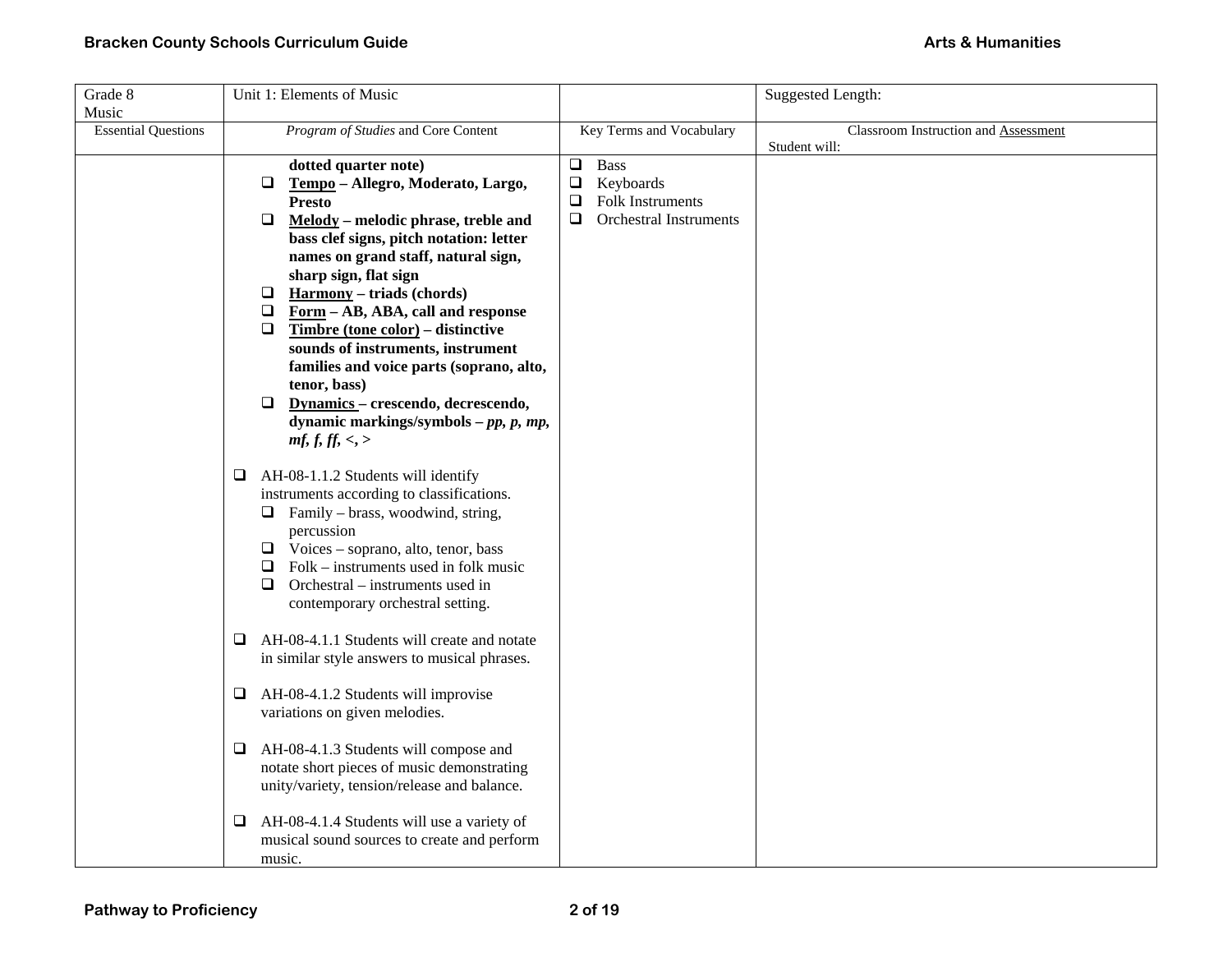| Grade 8                    | Unit 1: Elements of Music                                                                                                                                                                                                  |                          | Suggested Length:                    |
|----------------------------|----------------------------------------------------------------------------------------------------------------------------------------------------------------------------------------------------------------------------|--------------------------|--------------------------------------|
| Music                      |                                                                                                                                                                                                                            |                          |                                      |
| <b>Essential Questions</b> | <i>Program of Studies</i> and Core Content                                                                                                                                                                                 | Key Terms and Vocabulary | Classroom Instruction and Assessment |
|                            |                                                                                                                                                                                                                            |                          | Student will:                        |
|                            | AH-08-4.1.5 Students will sing or play alone<br>⊔<br>and sustain own part in an ensemble, a given<br>piece of music with increasingly complex<br>melodies and rhythmic patterns in treble and<br>bass clef (with practice) |                          |                                      |

| Grade 8<br>Music                                                                                                   | Unit 2: Cultural and Historical Context                                                                                                                                                                                                                                                                                                                        |                                                                                                                                                          | Suggested Length:                                                                                                                                                                                                                                                                                                                                                                                                                                                                                                                      |
|--------------------------------------------------------------------------------------------------------------------|----------------------------------------------------------------------------------------------------------------------------------------------------------------------------------------------------------------------------------------------------------------------------------------------------------------------------------------------------------------|----------------------------------------------------------------------------------------------------------------------------------------------------------|----------------------------------------------------------------------------------------------------------------------------------------------------------------------------------------------------------------------------------------------------------------------------------------------------------------------------------------------------------------------------------------------------------------------------------------------------------------------------------------------------------------------------------------|
| <b>Essential Questions</b>                                                                                         | Program of Studies and Core Content                                                                                                                                                                                                                                                                                                                            | Key Terms and Vocabulary                                                                                                                                 | <b>Classroom Instruction and Assessment</b><br>Student will:                                                                                                                                                                                                                                                                                                                                                                                                                                                                           |
|                                                                                                                    | <b>Program of Studies</b>                                                                                                                                                                                                                                                                                                                                      |                                                                                                                                                          |                                                                                                                                                                                                                                                                                                                                                                                                                                                                                                                                        |
| How does<br>music reflect<br>cultures.<br>periods $\&$<br>styles?<br>How does<br>2.<br>music influence<br>society? | AH-8-M-7 Develop an increased<br>understanding of the diversity of cultures,<br>periods, and styles.<br>AH-8-M-8 Analyze, interpret and evaluate<br>how factors such as time, place, and ideas are<br>reflected in music.<br>AH-8-M-9 Analyze, interpret and evaluate<br>music compositions and/or performances<br>from diverse cultures, periods, and styles. | ❏<br>Jazz<br>Spirituals<br>❏<br>❏<br>Gospel<br>Renaissance<br>□<br>❏<br>Baroque<br>$\Box$<br>Classical<br>❏<br>Romantic<br>❏<br><b>European Cultures</b> | Analyze Bach's Fugue No. 16 in G minor. DOK 3<br>□<br>Determine how Vivaldi structured his work "Spring"<br>$\Box$<br>from the Four Seasons. DOK 3<br>Identify the classical order in a symphony. DOK 2<br>⊔<br>Identify the repetitions of the themes in a rondo. DOK 2<br>⊔<br>Identify motives in a Beethoven work.<br>□<br>Identify make-up of Jelly Roll Morton's Band. DOK 2<br>❏<br>Discuss roots of Jazz (Spiritual, work songs, Gospel).<br>❏<br>DOK <sub>1</sub><br>Identify Jazz forms with improvisation performance.<br>□ |
| How do we use<br>3.<br>music to<br>express our<br>ideas &<br>feelings?                                             | <b>Core Content</b><br>AH-08-2.1.1 Students will analyze or<br>❏<br>explain how diverse cultures and time<br>periods affect music. DOK 3                                                                                                                                                                                                                       |                                                                                                                                                          | DOK <sub>1</sub><br>Identify the bridge in a 32 bar blues song. DOK 3<br>❏<br>Analyze characteristics of Jazz in Rock music. DOK 3<br>□<br>Compare 3 versions of a Romantic work. DOK 3<br>$\Box$<br>$\Box$<br>Discuss Richard Wagner's use of orchestra to express<br>ideas. DOK 3                                                                                                                                                                                                                                                    |
|                                                                                                                    | <b>Cultures/Periods:</b><br>Early American thorough Civil War -<br>□<br><b>European influence on American</b><br>music (e.g., Baroque [Bach, Handel]<br>Classical [Mozart, Beethoven]) their<br>influence on Early American music)<br>(e.g., European folk /Early American<br>folk, common musical instrument, etc.)                                           |                                                                                                                                                          |                                                                                                                                                                                                                                                                                                                                                                                                                                                                                                                                        |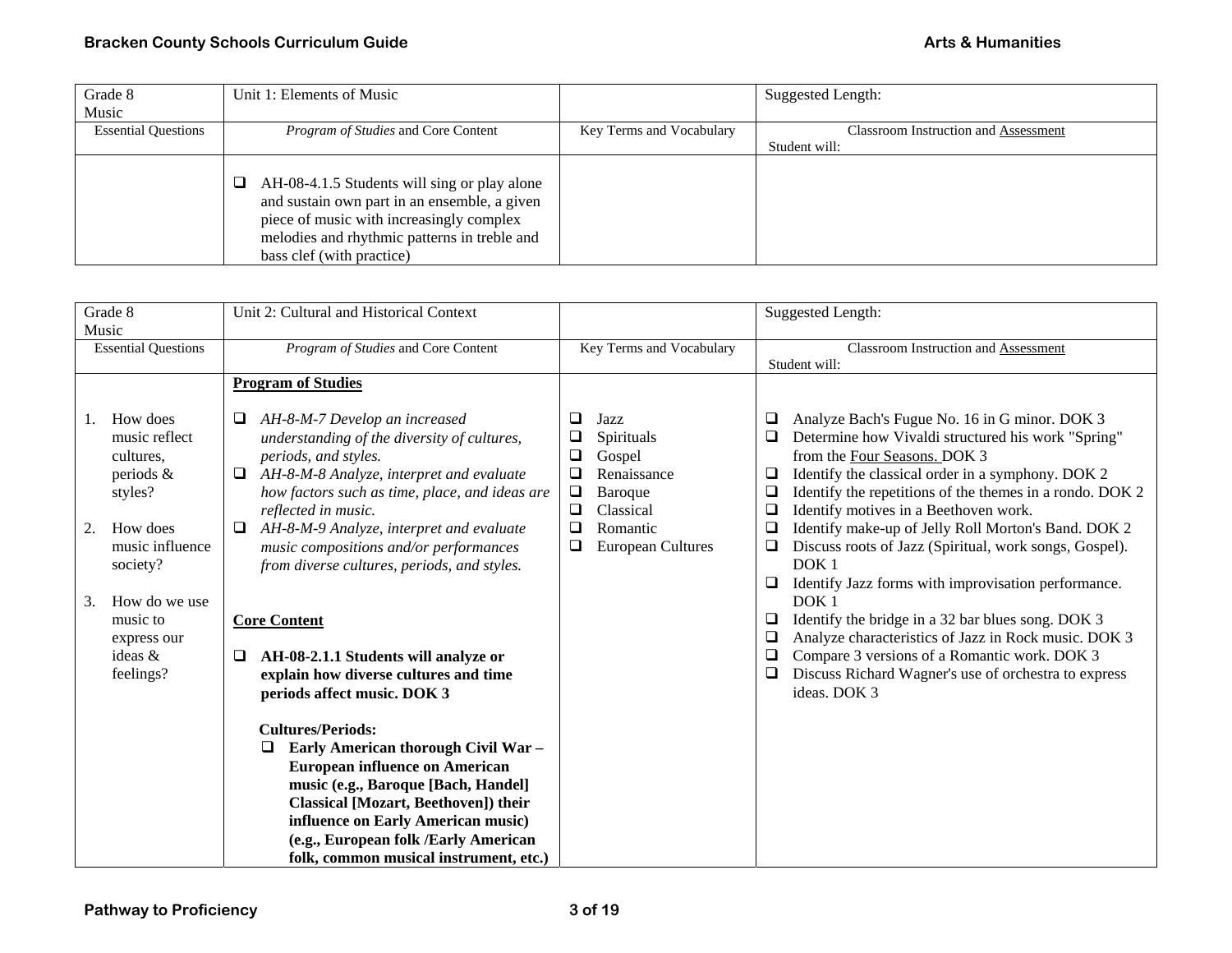| Grade 8                    | Unit 2: Cultural and Historical Context                                                                                                                                                                                                                                                                                                                                                                                                                                                                                                                                                                                              |                          | Suggested Length:                    |
|----------------------------|--------------------------------------------------------------------------------------------------------------------------------------------------------------------------------------------------------------------------------------------------------------------------------------------------------------------------------------------------------------------------------------------------------------------------------------------------------------------------------------------------------------------------------------------------------------------------------------------------------------------------------------|--------------------------|--------------------------------------|
| Music                      |                                                                                                                                                                                                                                                                                                                                                                                                                                                                                                                                                                                                                                      |                          |                                      |
| <b>Essential Questions</b> | Program of Studies and Core Content                                                                                                                                                                                                                                                                                                                                                                                                                                                                                                                                                                                                  | Key Terms and Vocabulary | Classroom Instruction and Assessment |
|                            |                                                                                                                                                                                                                                                                                                                                                                                                                                                                                                                                                                                                                                      |                          | Student will:                        |
|                            | African influence in American music<br>□<br>resulting from the importation of<br>slaves from West Africa                                                                                                                                                                                                                                                                                                                                                                                                                                                                                                                             |                          |                                      |
|                            | $\Box$<br>African American work songs, gospel<br>and spirituals, the use of elements of<br>music to create new styles (e.g., call<br>and response, polyrhythms,<br>improvisation), the development of<br>new American instruments such as the<br>banjo                                                                                                                                                                                                                                                                                                                                                                               |                          |                                      |
|                            | AH-08-3.1.1 Students will compare or<br>$\Box$<br>explain how music fulfills a variety of<br>purposes. DOK 2                                                                                                                                                                                                                                                                                                                                                                                                                                                                                                                         |                          |                                      |
|                            | Purposes of music: (different roles of<br>music)<br>Ceremonial – music created or<br>$\Box$<br>performed for rituals or celebrations,<br>(e.g., patriotic music, music for<br>worship)<br><b>Recreational – music for</b><br>$\Box$<br>entertainment, (e.g., music for play<br>such as game songs, music for dances,<br>and social events, music for physical<br>activities, music as a hobby)<br><b>Artistic Expression</b> – music created<br>$\Box$<br>with the intent to express or<br>communicate one's emotions, feelings,<br>ideas, experience (e.g., music created<br>and performed in a concert setting for<br>an audience) |                          |                                      |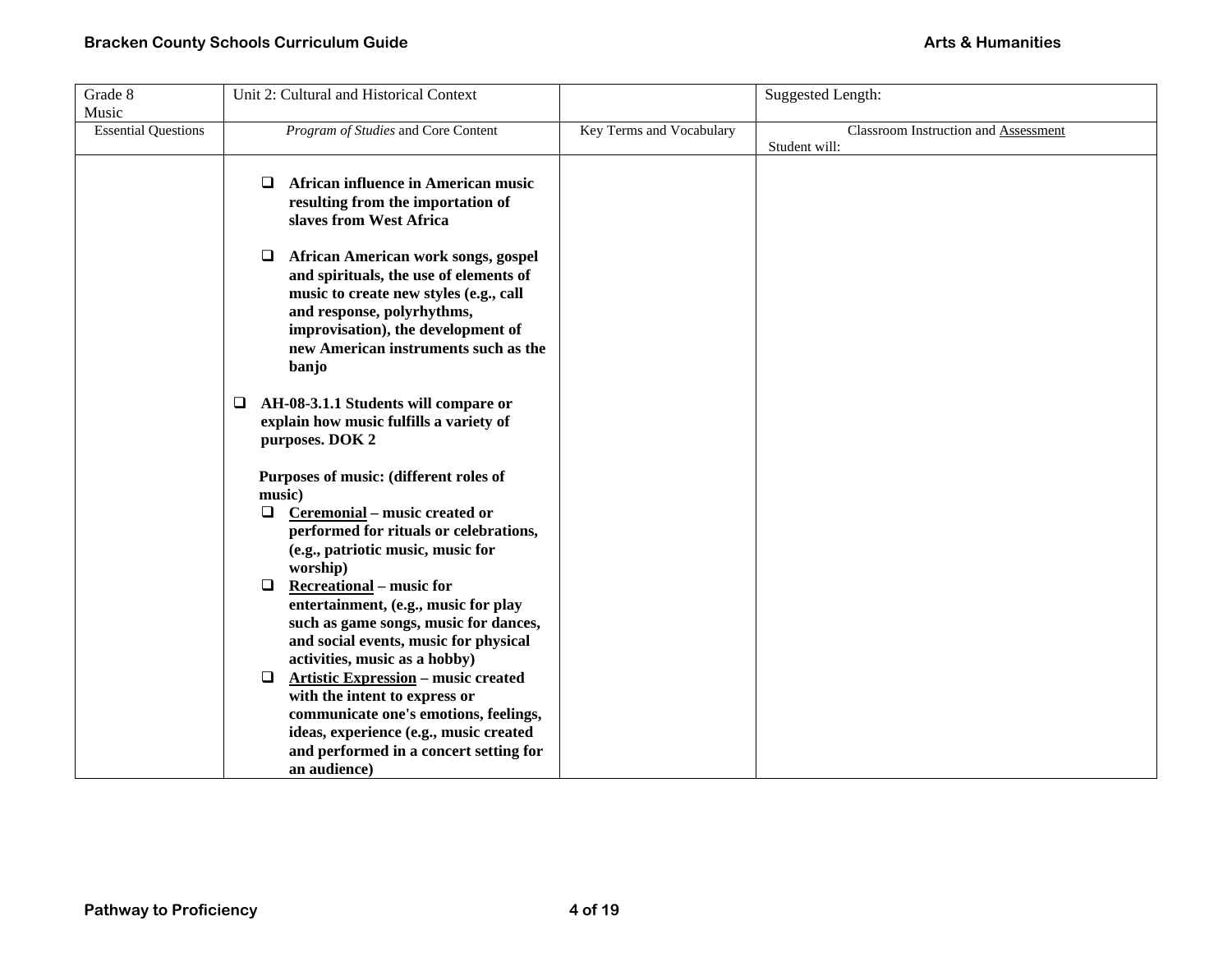| Grade 8                                                                                                                                                                                                                                                          | Unit 3: Elements and Cultures of Dance                                                                                                                                                                                                                                                                                                                                                                                                                                                                                                                                                                                                                                                                                                                             |                          | Suggested Length:                                                                                                                                                                                                                                                                                                                                                                                                                                                                                                                                                                                                                                                                                                                                                                                                                                                                  |
|------------------------------------------------------------------------------------------------------------------------------------------------------------------------------------------------------------------------------------------------------------------|--------------------------------------------------------------------------------------------------------------------------------------------------------------------------------------------------------------------------------------------------------------------------------------------------------------------------------------------------------------------------------------------------------------------------------------------------------------------------------------------------------------------------------------------------------------------------------------------------------------------------------------------------------------------------------------------------------------------------------------------------------------------|--------------------------|------------------------------------------------------------------------------------------------------------------------------------------------------------------------------------------------------------------------------------------------------------------------------------------------------------------------------------------------------------------------------------------------------------------------------------------------------------------------------------------------------------------------------------------------------------------------------------------------------------------------------------------------------------------------------------------------------------------------------------------------------------------------------------------------------------------------------------------------------------------------------------|
| Dance<br><b>Essential Questions</b>                                                                                                                                                                                                                              | Program of Studies and Core Content                                                                                                                                                                                                                                                                                                                                                                                                                                                                                                                                                                                                                                                                                                                                | Key Terms and Vocabulary | Classroom Instruction and Assessment<br>Student will:                                                                                                                                                                                                                                                                                                                                                                                                                                                                                                                                                                                                                                                                                                                                                                                                                              |
|                                                                                                                                                                                                                                                                  | <b>Program of Studies</b>                                                                                                                                                                                                                                                                                                                                                                                                                                                                                                                                                                                                                                                                                                                                          |                          |                                                                                                                                                                                                                                                                                                                                                                                                                                                                                                                                                                                                                                                                                                                                                                                                                                                                                    |
| How do we use<br>1.<br>the elements of<br>dance to create<br>and perform?<br>How do we use<br>2.<br>elements of<br>dance to<br>express our<br>ideas & feelings<br>through our<br>movements?<br>How do we<br>3.<br>organize our<br>movements to<br>create dances? | AH-8-DA-1 Recognize how movement<br>elements are used to create overall aesthetic<br>effects in dance.<br>$\Box$ AH-8-DA-2 Analyze, interpret, and evaluate<br>elements of dance performances seen in<br>various media.<br>$\Box$ AH-8-DA-3 Use appropriate terminology to<br>analyze, interpret, and evaluate how various<br>combinations of dance elements help express<br>ideas, thoughts, and feelings.<br>$\Box$ AH-8-DA 4 Analyze, interpret, and evaluate<br>the role of compositional forms in dance.<br>AH-8-DA-5 Use principles of contrast and<br>$\Box$<br>transition to create and perform group dances<br>in a variety of compositional forms.<br>AH-8-DA-6 Analyze, interpret, and evaluate<br>⊔<br>skills of body alignment, balance, isolation of |                          | Review elements of Dance. DOK 1<br>$\Box$<br>Watch "How to Square Dance" Video. Perform 2<br>square dance routines ("Hot Time in the Old Town<br>Tonight" and "Texas Star". (Performance Rubric)<br>review various steps similar in all square dance routines<br>and discuss movements, describing isolation of body<br>part, landing, elevations, etc. DOK 2<br>$\Box$ Written Diagram and name/list all steps in the two<br>square dance routines performed. DOK 2<br>$\Box$ Create & Perform-With 7 other students create an<br>original square dance. Must be 32-beats with music,<br>include two basic square dance movements and at least<br>two original ideas. The dance must be repeatable.<br>(Performance Rubric) DOK 3<br>Written Reflection - Creating dance, working with<br>$\Box$<br>group of people and overall feelings about creation and<br>performance. DOK 3 |
| Why do people<br>4.<br>dance?                                                                                                                                                                                                                                    | body parts, elevation, and landing.<br>AH-8-DA-7 Use appropriate concepts and<br>□<br>terminology to analyze own and others' work.<br>AH-8-DA-8 Analyze how dance movements                                                                                                                                                                                                                                                                                                                                                                                                                                                                                                                                                                                        |                          |                                                                                                                                                                                                                                                                                                                                                                                                                                                                                                                                                                                                                                                                                                                                                                                                                                                                                    |
| How do people<br>5.<br>from different<br>cultures express<br>themselves<br>through dance?                                                                                                                                                                        | differ from other movements.<br>$\Box$ AH-8-DA-9 Analyze and interpret roles and<br>purposes of dance from different cultures,<br>styles, and time periods.<br>AH-8-DA-10 Analyze how dance reflects<br>Q.<br>culture, purpose, style, and time periods.<br>AH-8-DA-11 Analyze, interpret and evaluate<br>❏<br>movements and styles characteristic of<br>various cultures and time periods.<br>AH-8-DA-12 Analyze and interpret how<br>Q.<br>culture, purpose, style, and history influence<br>how dance artists express ideas, thoughts,<br>and feelings.<br>$\Box$ AH-8-DA-13 Recognize the contribution of                                                                                                                                                      |                          |                                                                                                                                                                                                                                                                                                                                                                                                                                                                                                                                                                                                                                                                                                                                                                                                                                                                                    |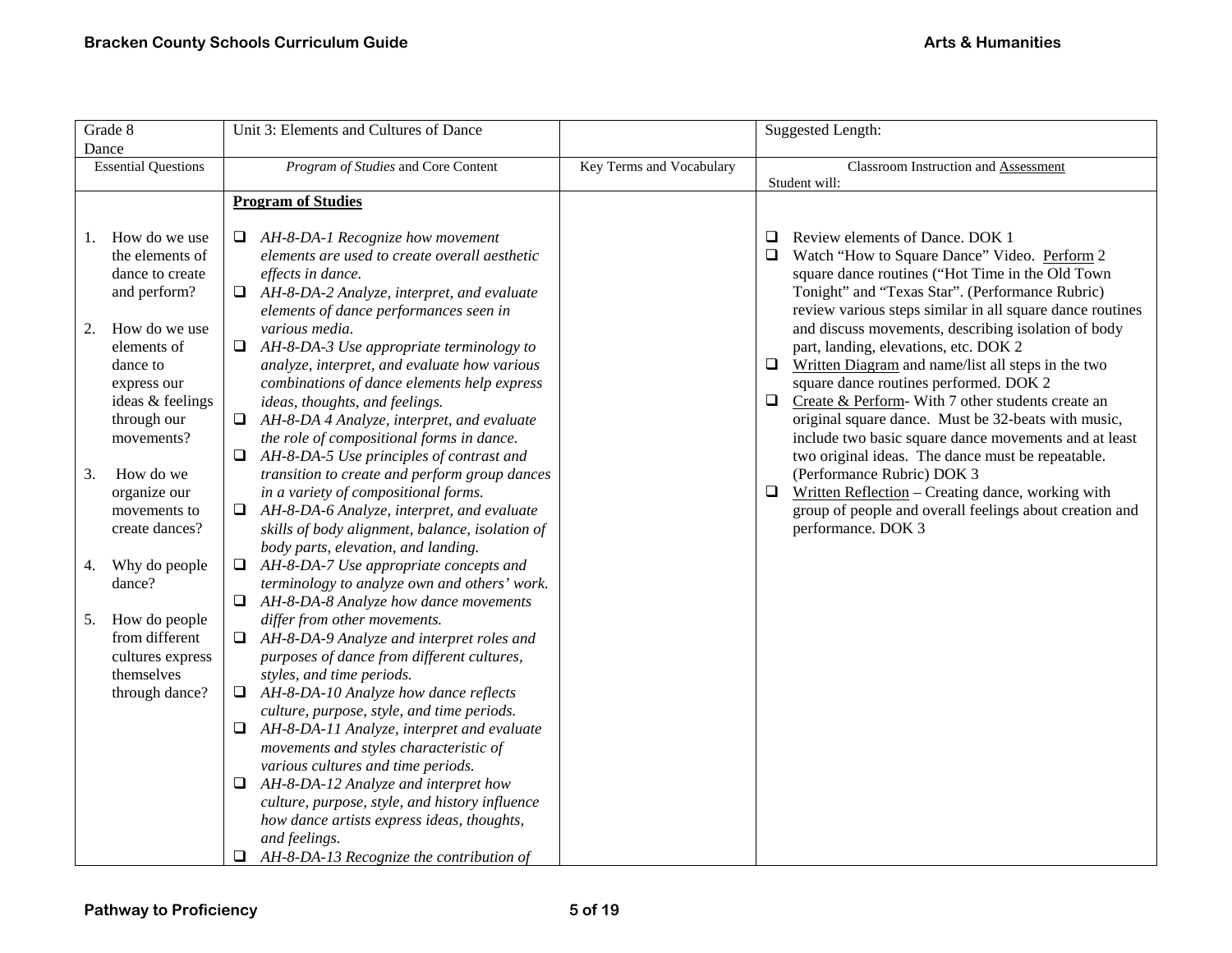| Grade 8                    | Unit 3: Elements and Cultures of Dance                    |                          | <b>Suggested Length:</b>             |
|----------------------------|-----------------------------------------------------------|--------------------------|--------------------------------------|
| Dance                      |                                                           |                          |                                      |
| <b>Essential Questions</b> | Program of Studies and Core Content                       | Key Terms and Vocabulary | Classroom Instruction and Assessment |
|                            |                                                           |                          | Student will:                        |
|                            | dance to society as both an activity and an art           |                          |                                      |
|                            | form.                                                     |                          |                                      |
|                            | $\Box$ AH-8-DA-14 Communicate ideas, emotions,            |                          |                                      |
|                            | and dance concepts through products or                    |                          |                                      |
|                            | performances which use the contributions of               |                          |                                      |
|                            | diverse cultures.                                         |                          |                                      |
|                            |                                                           |                          |                                      |
|                            |                                                           |                          |                                      |
|                            | <b>Core Content</b>                                       |                          |                                      |
|                            |                                                           |                          |                                      |
|                            | AH-08-1.2.1 Students will compare or<br>⊔                 |                          |                                      |
|                            | evaluate how elements of dance are used to                |                          |                                      |
|                            | express thoughts, ideas, and feelings in                  |                          |                                      |
|                            | dance. DOK 3                                              |                          |                                      |
|                            |                                                           |                          |                                      |
|                            | <b>Elements of Dance:</b>                                 |                          |                                      |
|                            | Space - direction (forward, backward,<br>$\Box$           |                          |                                      |
|                            | right, left, up, down, diagonal),                         |                          |                                      |
|                            | pathway (straight, curved), levels                        |                          |                                      |
|                            | (high, middle, low), shape (individual                    |                          |                                      |
|                            | or group)                                                 |                          |                                      |
|                            | $\Box$ Focus – audience (where viewer's                   |                          |                                      |
|                            | eye is drawn), dancer (single focus-                      |                          |                                      |
|                            | looking in the direction of                               |                          |                                      |
|                            | movement, multi focus - changing                          |                          |                                      |
|                            | head/eye focus during movements)                          |                          |                                      |
|                            | $\Box$ Size – use of big/small size in a                  |                          |                                      |
|                            | given space, or range of motion                           |                          |                                      |
|                            | Time (Tempo) – accent, rhythmic<br>□<br>pattern, duration |                          |                                      |
|                            | $\Box$ Force – heavy/light, sharp/smooth,                 |                          |                                      |
|                            | tension/relaxation, bound/flowing                         |                          |                                      |
|                            |                                                           |                          |                                      |
|                            | Choreographic Form - AB, ABA, call and                    |                          |                                      |
|                            | response, narrative                                       |                          |                                      |
|                            |                                                           |                          |                                      |
|                            | AH-08-1.2.2 Students will compare and<br>⊔                |                          |                                      |
|                            | contrast dances by: comparing theme (story),              |                          |                                      |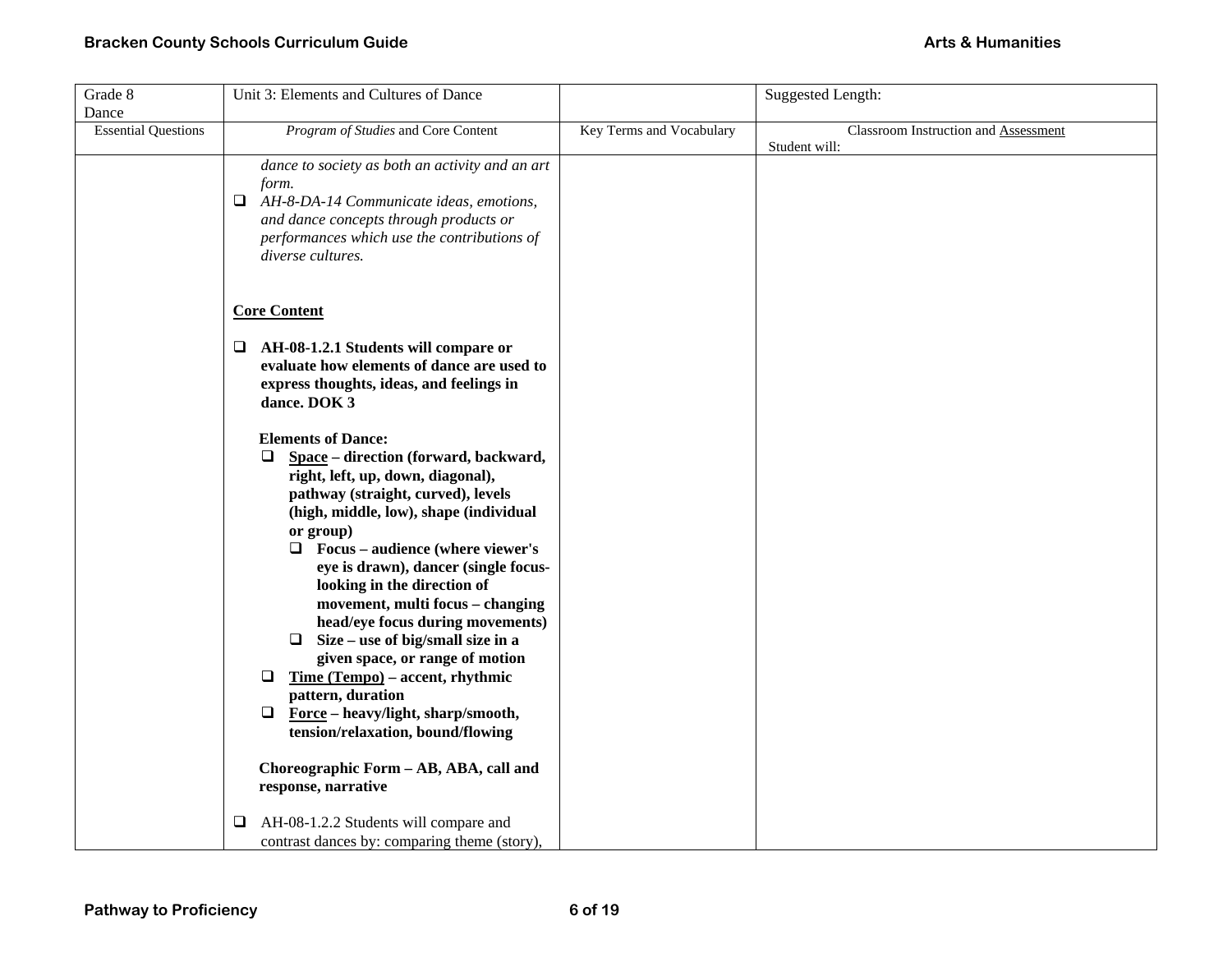| Grade 8                    | Unit 3: Elements and Cultures of Dance                 |                          | <b>Suggested Length:</b>             |
|----------------------------|--------------------------------------------------------|--------------------------|--------------------------------------|
| Dance                      |                                                        |                          |                                      |
| <b>Essential Questions</b> | Program of Studies and Core Content                    | Key Terms and Vocabulary | Classroom Instruction and Assessment |
|                            |                                                        |                          | Student will:                        |
|                            | dance styles (e.g., ballet, jazz, tap, modern),        |                          |                                      |
|                            | characteristics of the style (e.g., tap-feet as        |                          |                                      |
|                            | rhythmic instrument, ballroom - partnering),           |                          |                                      |
|                            | and the use of the elements of dance.                  |                          |                                      |
|                            | AH-08-2.2.1 Students will analyze or<br>⊔              |                          |                                      |
|                            | explain how diverse cultures and time                  |                          |                                      |
|                            | periods are reflected in dance. DOK 3                  |                          |                                      |
|                            | <b>Cultures/Period:</b>                                |                          |                                      |
|                            | $\Box$ Early American through Civil War -              |                          |                                      |
|                            | Folk/social dances based on European                   |                          |                                      |
|                            | traditions (e.g., traditional folk and                 |                          |                                      |
|                            | social dances, jig, reel, square dance,                |                          |                                      |
|                            | waltz)                                                 |                          |                                      |
|                            | <b>African American dances in the United</b><br>$\Box$ |                          |                                      |
|                            | States through the Civil War (e.g.,                    |                          |                                      |
|                            | plantation dances, dances performed                    |                          |                                      |
|                            | by slaves based on African traditions)                 |                          |                                      |
|                            |                                                        |                          |                                      |
|                            | $\Box$ AH-08-3.2.1 Students will compare or            |                          |                                      |
|                            | explain how dance fulfills a variety of                |                          |                                      |
|                            | purposes. DOK 2                                        |                          |                                      |
|                            |                                                        |                          |                                      |
|                            | Purposes of dance: (different roles of                 |                          |                                      |
|                            | dance)                                                 |                          |                                      |
|                            | Ceremonial - dances created or<br>⊔                    |                          |                                      |
|                            | performed for rituals or celebrations                  |                          |                                      |
|                            | (e.g., dances of Native American and                   |                          |                                      |
|                            | West African to celebrate life events                  |                          |                                      |
|                            | such as harvest, ritual dances                         |                          |                                      |
|                            | associated with worship)                               |                          |                                      |
|                            | $\Box$<br><b>Recreational</b> – dancing for            |                          |                                      |
|                            | entertainment, to support recreational                 |                          |                                      |
|                            | activities, (e.g., ballroom, line dancing,             |                          |                                      |
|                            | aerobic dance, dance as a hobby)                       |                          |                                      |
|                            | <b>Artistic Expression - dance created</b><br>□        |                          |                                      |
|                            | with the intent to express or                          |                          |                                      |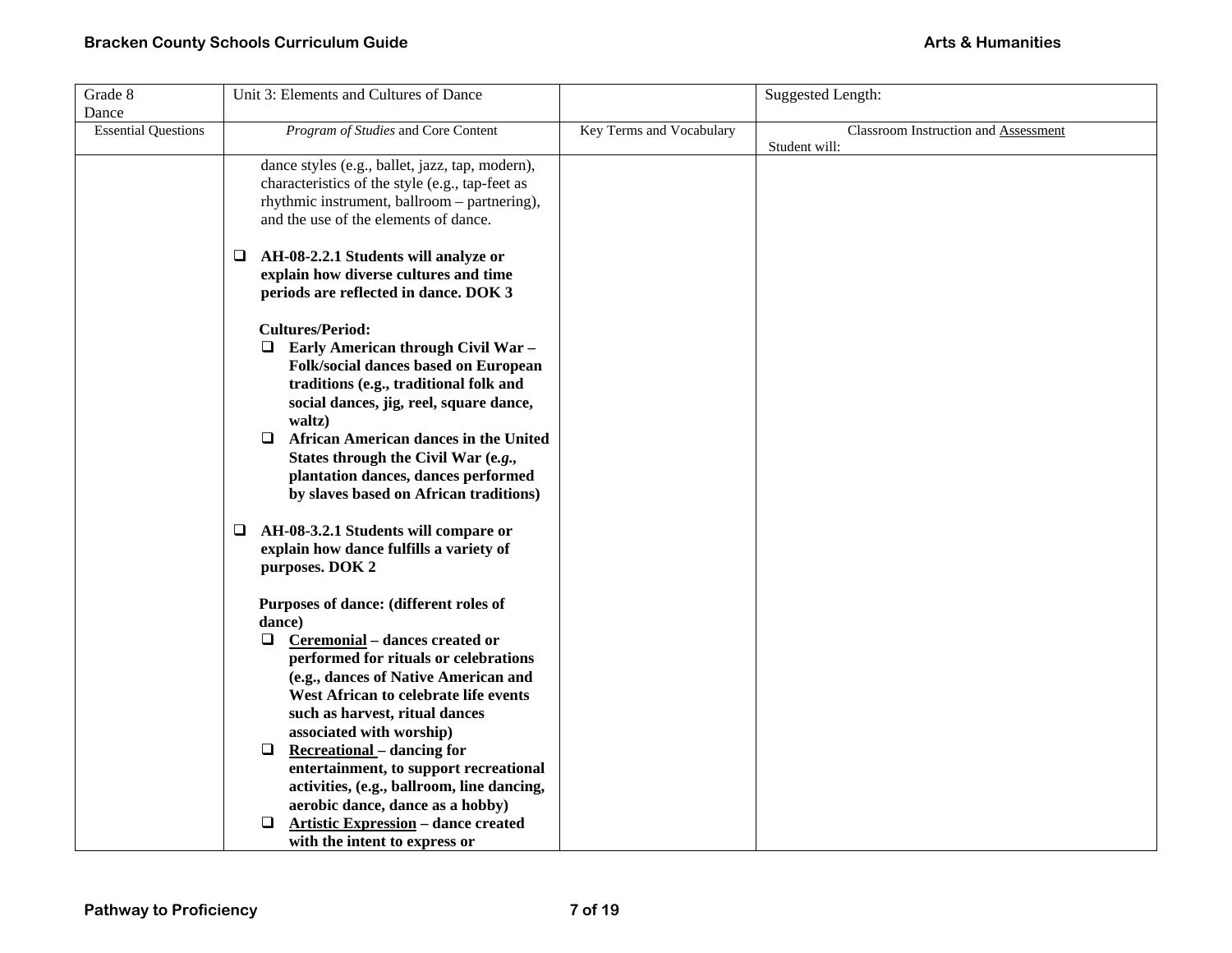| Grade 8                    | Unit 3: Elements and Cultures of Dance        |                          | <b>Suggested Length:</b>             |
|----------------------------|-----------------------------------------------|--------------------------|--------------------------------------|
| Dance                      |                                               |                          |                                      |
| <b>Essential Questions</b> | Program of Studies and Core Content           | Key Terms and Vocabulary | Classroom Instruction and Assessment |
|                            |                                               |                          | Student will:                        |
|                            | communicate emotion, feelings, ideas,         |                          |                                      |
|                            | (e.g., ballet, tap dance, modern dance,       |                          |                                      |
|                            | dance created and performed in a              |                          |                                      |
|                            | concert and/or theatrical setting for an      |                          |                                      |
|                            | audience)                                     |                          |                                      |
|                            |                                               |                          |                                      |
|                            | AH-08-4.2.1 Students will create an<br>❏      |                          |                                      |
|                            | individual or a group dance with 2-3 other    |                          |                                      |
|                            | people using dance elements (space, time and  |                          |                                      |
|                            | force) that incorporates one of the following |                          |                                      |
|                            | compositional forms: AB, ABA, call and        |                          |                                      |
|                            | response, or narrative.                       |                          |                                      |
|                            |                                               |                          |                                      |
|                            | ❏<br>AH-08-4.2.2 Students will compose an     |                          |                                      |
|                            | improvisational dance with complex            |                          |                                      |
|                            | movements (beginning, middle, end).           |                          |                                      |

| Grade 8                    | Unit 4:Drama of the Renaissance through Civil                                                                                                                                         |                                                                                    | <b>Suggested Length:</b>                                                                                                                                                                                              |
|----------------------------|---------------------------------------------------------------------------------------------------------------------------------------------------------------------------------------|------------------------------------------------------------------------------------|-----------------------------------------------------------------------------------------------------------------------------------------------------------------------------------------------------------------------|
| Drama                      | War                                                                                                                                                                                   |                                                                                    |                                                                                                                                                                                                                       |
| <b>Essential Questions</b> | Program of Studies and Core Content                                                                                                                                                   | Key Terms and Vocabulary                                                           | Classroom Instruction and Assessment                                                                                                                                                                                  |
|                            |                                                                                                                                                                                       |                                                                                    | Student will:                                                                                                                                                                                                         |
|                            | <b>Program of Studies</b>                                                                                                                                                             |                                                                                    |                                                                                                                                                                                                                       |
|                            | AH-8-Dr-1 Compare and contrast characters,<br>□<br>environments, and actions in theatrical<br>presentations from a variety of media<br>AH-8-Dr-2 Develop characterizations based<br>⊔ | Renaissance<br>⊔<br>Proscenium<br>⊔<br>Commedia dell'arte<br>Stock characters<br>⊔ | Complete drama packets on the following subjects:<br>⊔<br>The Renaissance, William Shakespeare, and<br>❏<br>Shakespeare's Theater. Information on the history of<br>drama during this time, plus the most influential |
|                            | on observation of people                                                                                                                                                              | □<br>Elizabethan Age                                                               | playwright will be addressed through story, questions,                                                                                                                                                                |
|                            | AH-8-Dr-3 Identify the types of training and<br>⊔<br>skills necessary for jobs associated with<br>theatre                                                                             | The Globe<br>⊔<br>Pit<br>⊔<br>❏<br><b>Groundlings</b>                              | and puzzles.<br>Complete one of the following projects:<br>u<br>1. A poster advertising one of Shakespeare's plays                                                                                                    |
|                            | AH-8-Dr-4 Compare and contrast themes of<br>⊔<br>dramatic works                                                                                                                       | ❏<br>Mainstage<br>□<br>The heavens                                                 | 2. A drawing of the Globe Theater<br>3. A model of the Globe Theater                                                                                                                                                  |
|                            | AH-8-Dr-5 Suggest staging for a short script<br>⊔<br>or study that considers character movements                                                                                      | □<br>Inner-below<br>□<br>Inner-above                                               | 4. A picture of a costume for a character from one<br>of                                                                                                                                                              |
|                            | and interactions and the audience's needs<br>AH-8-Dr-6 Improvise, refine, and record<br>⊔                                                                                             | Galleries<br>□<br>William Shakespeare                                              | Shakespeare's plays<br>5. Pretend to have seen a play at the Globe Theater.<br>⊔                                                                                                                                      |
|                            | short dialogues and monologues to tell stories                                                                                                                                        | □<br>Comedies                                                                      | Write an account of what you saw, using the                                                                                                                                                                           |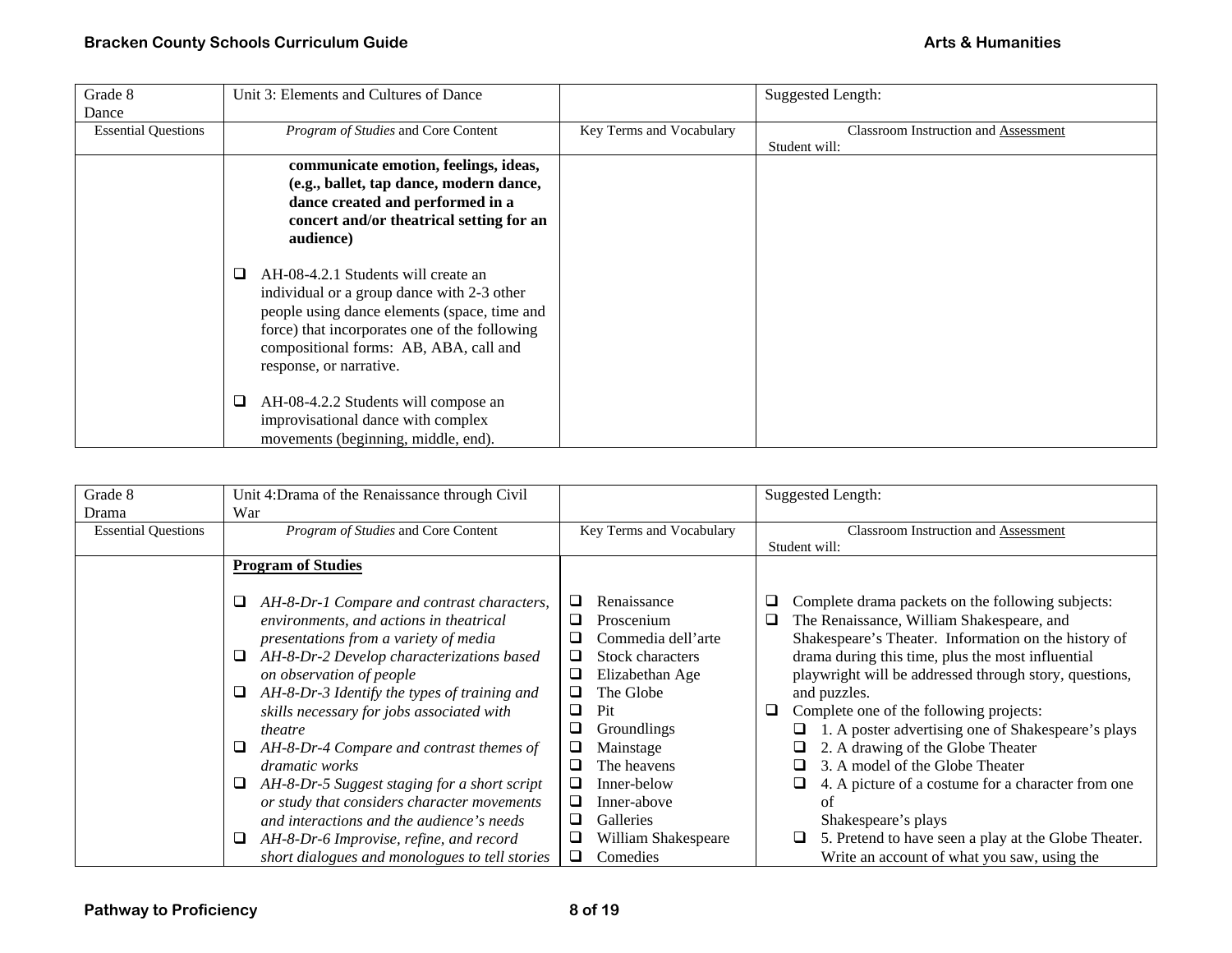| Grade 8                    | Unit 4: Drama of the Renaissance through Civil                                                                                                                                                                                                                                                                                                                                                                                                                                                                                                                                                                                                                                                                                                                                                                                                                                                               |                                                                                                                                                                                                                                                                  | Suggested Length:                                                                                                                                                                                                                                                                                                                                                                                                                                                                                                                                                                                                                                                                                                                                                                                                                                                                                                                                                                                                                                                                                                                                                            |
|----------------------------|--------------------------------------------------------------------------------------------------------------------------------------------------------------------------------------------------------------------------------------------------------------------------------------------------------------------------------------------------------------------------------------------------------------------------------------------------------------------------------------------------------------------------------------------------------------------------------------------------------------------------------------------------------------------------------------------------------------------------------------------------------------------------------------------------------------------------------------------------------------------------------------------------------------|------------------------------------------------------------------------------------------------------------------------------------------------------------------------------------------------------------------------------------------------------------------|------------------------------------------------------------------------------------------------------------------------------------------------------------------------------------------------------------------------------------------------------------------------------------------------------------------------------------------------------------------------------------------------------------------------------------------------------------------------------------------------------------------------------------------------------------------------------------------------------------------------------------------------------------------------------------------------------------------------------------------------------------------------------------------------------------------------------------------------------------------------------------------------------------------------------------------------------------------------------------------------------------------------------------------------------------------------------------------------------------------------------------------------------------------------------|
| Drama                      | War                                                                                                                                                                                                                                                                                                                                                                                                                                                                                                                                                                                                                                                                                                                                                                                                                                                                                                          |                                                                                                                                                                                                                                                                  |                                                                                                                                                                                                                                                                                                                                                                                                                                                                                                                                                                                                                                                                                                                                                                                                                                                                                                                                                                                                                                                                                                                                                                              |
| <b>Essential Questions</b> | Program of Studies and Core Content                                                                                                                                                                                                                                                                                                                                                                                                                                                                                                                                                                                                                                                                                                                                                                                                                                                                          | Key Terms and Vocabulary                                                                                                                                                                                                                                         | Classroom Instruction and Assessment                                                                                                                                                                                                                                                                                                                                                                                                                                                                                                                                                                                                                                                                                                                                                                                                                                                                                                                                                                                                                                                                                                                                         |
|                            | AH-8-Dr-7 Use appropriate terminology to<br>Q.<br>review own and others' works and<br>constructively suggest ways to improve<br>collaborative artistic processes (e.g.,<br>planning, responding, evaluating)<br>$\Box$ Ah-8-Dr-8 Analyze and interpret how culture,<br>purpose, style and time periods influence<br><i>dramatic works</i><br>$\Box$ AH-8-Dr-9 Analyze and interpret<br>commonality of character, situation, and<br>motive in various cultures and historical<br>periods<br>$\Box$ AH-8-Dr-10 Discuss why certain subjects and<br>ideas are re-examined in different cultures<br>and times<br>$\Box$ AH-8-Dr-11 Assess contributions of various<br>cultures and periods to the expression of<br>various dramatic forms<br>$\Box$ AH-8-Dr-12 Use contributions of diverse<br>culture, periods, and/or styles to communicate<br>ideas and dramatic concepts through<br>products or performances | Tragedies<br>$\Box$<br>$\Box$<br><b>Histories</b><br>$\Box$<br><b>Literary Elements</b><br><b>Technical Elements</b><br>❏<br>$\Box$<br><b>Performance Elements</b><br>$\Box$<br>New Circus<br>$\Box$<br>The Olympic<br>$\Box$<br>Broadway<br>$\Box$<br>Melodrama | Student will:<br>elements of drama, elements of production, and<br>elements of performance.<br>Be introduced to Shakespeare's play A Midsummer<br>⊔<br>Night's Dream and learn about staging, costumes, and<br>vocabulary of the time.<br>Discuss the types of characters involved in the three<br>$\Box$<br>distinct plots within the play. Students will each choose<br>one character to try to characterize, using the elements<br>of performance.<br>Review the rubric on role-playing.<br>$\Box$<br>Complete a "walk-through" of the play, reading the<br>□<br>parts and using the elements of performance to the best<br>of his/her ability.<br>Write a reflective piece, using the elements of drama the<br>⊔<br>elements of production, and the elements of<br>performance. How does the theme of the play or<br>characters connect to real life today?<br>Watch the movie version of this play and<br>⊔<br>compare/contrast the two, including characters setting,<br>plot, etc.<br>$\Box$ Review vocabulary<br>Perform skits in front of classmates.<br>□<br>$\Box$<br>Write reflective piece using the elements of production<br>and the elements of performance. |
|                            | <b>Core Content</b>                                                                                                                                                                                                                                                                                                                                                                                                                                                                                                                                                                                                                                                                                                                                                                                                                                                                                          |                                                                                                                                                                                                                                                                  | Perform a walk through of The Crucible.<br>Write and perform skits with partners.<br>⊔                                                                                                                                                                                                                                                                                                                                                                                                                                                                                                                                                                                                                                                                                                                                                                                                                                                                                                                                                                                                                                                                                       |
|                            | AH-08-1.3.1 Students will compare or<br>□<br>evaluate the use of elements of drama in<br>dramatic work. DOK 3                                                                                                                                                                                                                                                                                                                                                                                                                                                                                                                                                                                                                                                                                                                                                                                                |                                                                                                                                                                                                                                                                  |                                                                                                                                                                                                                                                                                                                                                                                                                                                                                                                                                                                                                                                                                                                                                                                                                                                                                                                                                                                                                                                                                                                                                                              |
|                            | <b>Elements of drama:</b><br><b>Literary Elements - Script, Plot</b><br>□<br>structures (exposition, rising action,<br>climax or turning point, falling action,<br>resolution), Suspense, Theme, Setting,<br>Language (word choice/style used to<br>create character, dialect, point of<br>view), Style, Monologue, Dialogue,<br><b>Empathy</b>                                                                                                                                                                                                                                                                                                                                                                                                                                                                                                                                                              |                                                                                                                                                                                                                                                                  |                                                                                                                                                                                                                                                                                                                                                                                                                                                                                                                                                                                                                                                                                                                                                                                                                                                                                                                                                                                                                                                                                                                                                                              |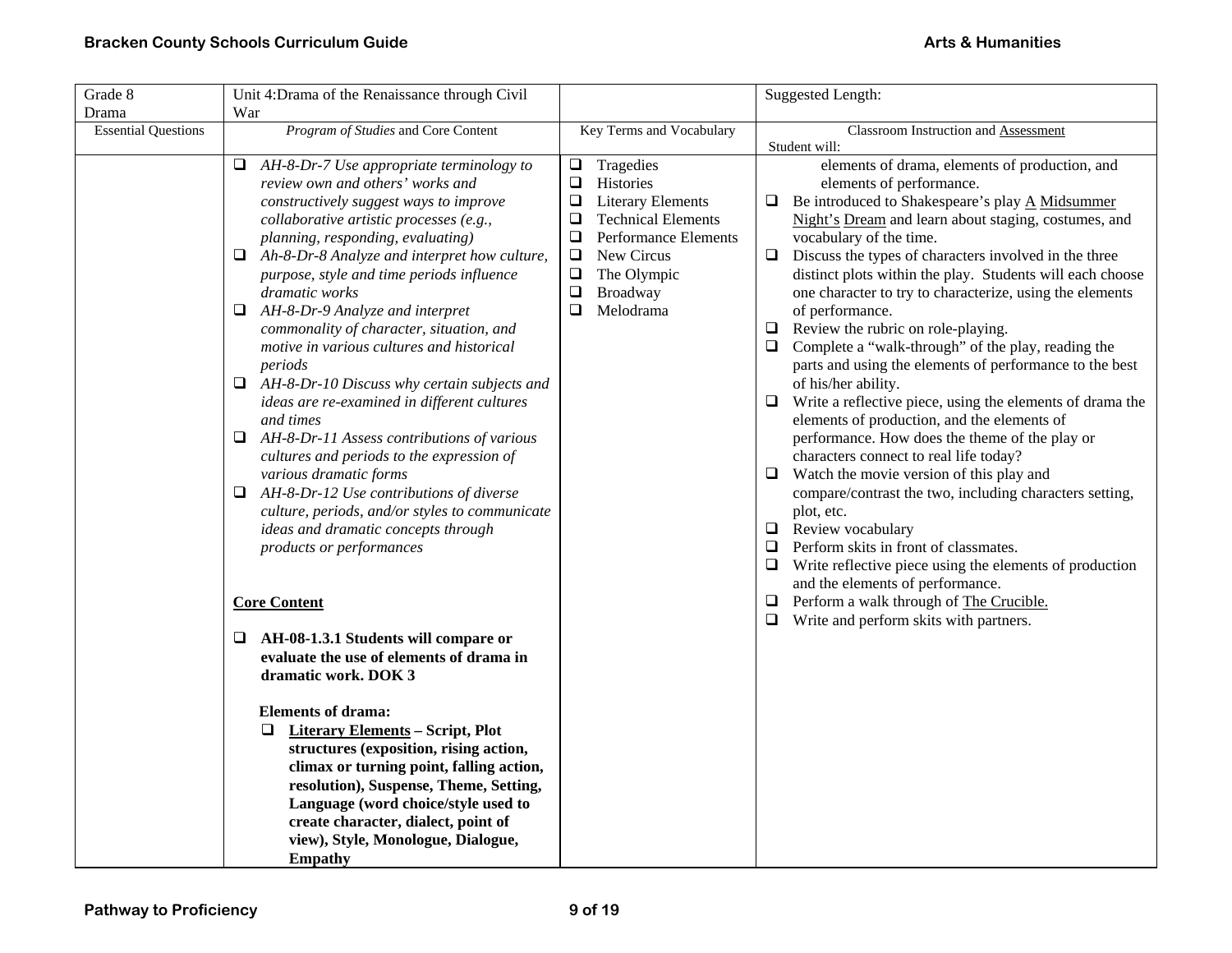| Grade 8                    | Unit 4: Drama of the Renaissance through Civil       |                          | <b>Suggested Length:</b>             |
|----------------------------|------------------------------------------------------|--------------------------|--------------------------------------|
| Drama                      | War                                                  |                          |                                      |
| <b>Essential Questions</b> | Program of Studies and Core Content                  | Key Terms and Vocabulary | Classroom Instruction and Assessment |
|                            |                                                      |                          | Student will:                        |
|                            | $\Box$<br><b>Technical Elements - Scenery (set),</b> |                          |                                      |
|                            | Sound, Lights, Make-up, Props,                       |                          |                                      |
|                            | <b>Costumes, Design</b>                              |                          |                                      |
|                            | $\Box$<br>Performance Elements - Acting (e.g.,       |                          |                                      |
|                            | character motivation and analysis,                   |                          |                                      |
|                            | empathy),                                            |                          |                                      |
|                            | Speaking (e.g., breath control,                      |                          |                                      |
|                            | projection, vocal expression, diction),              |                          |                                      |
|                            | Nonverbal expression (e.g., gestures,                |                          |                                      |
|                            | body alignment, facial expression,                   |                          |                                      |
|                            | character blocking and movement,                     |                          |                                      |
|                            | stage directions - stage left, stage right,          |                          |                                      |
|                            | center stage, upstage, downstage)                    |                          |                                      |
|                            | AH-08-1.3.2 Students will describe how the<br>⊔      |                          |                                      |
|                            | technical elements (scenery, props, costumes,        |                          |                                      |
|                            | make-up, lighting, sound) communicate                |                          |                                      |
|                            | setting and mood.                                    |                          |                                      |
|                            | AH-08-1.3.3 Students will explain how<br>⊔           |                          |                                      |
|                            | performance elements (e.g., acting, speaking,        |                          |                                      |
|                            | movement) can create a believable character.         |                          |                                      |
|                            |                                                      |                          |                                      |
|                            | AH-08-1.3.4 Students will identify and<br>⊔          |                          |                                      |
|                            | describe the types of stages (arena, thrust,         |                          |                                      |
|                            | proscenium).                                         |                          |                                      |
|                            | AH-08-2.3.1 Students will analyze or<br>❏            |                          |                                      |
|                            | explain how diverse cultures and time                |                          |                                      |
|                            | periods are reflected in drama/theatre.              |                          |                                      |
|                            | DOK <sub>3</sub>                                     |                          |                                      |
|                            |                                                      |                          |                                      |
|                            | <b>Cultures/Period:</b>                              |                          |                                      |
|                            | Early American through Civil War -<br>❏              |                          |                                      |
|                            | Starting in early 1700's entertainers                |                          |                                      |
|                            | from England performed in the large                  |                          |                                      |
|                            | cities; during the Revolutionary War                 |                          |                                      |
|                            | many colonies banned theatrical                      |                          |                                      |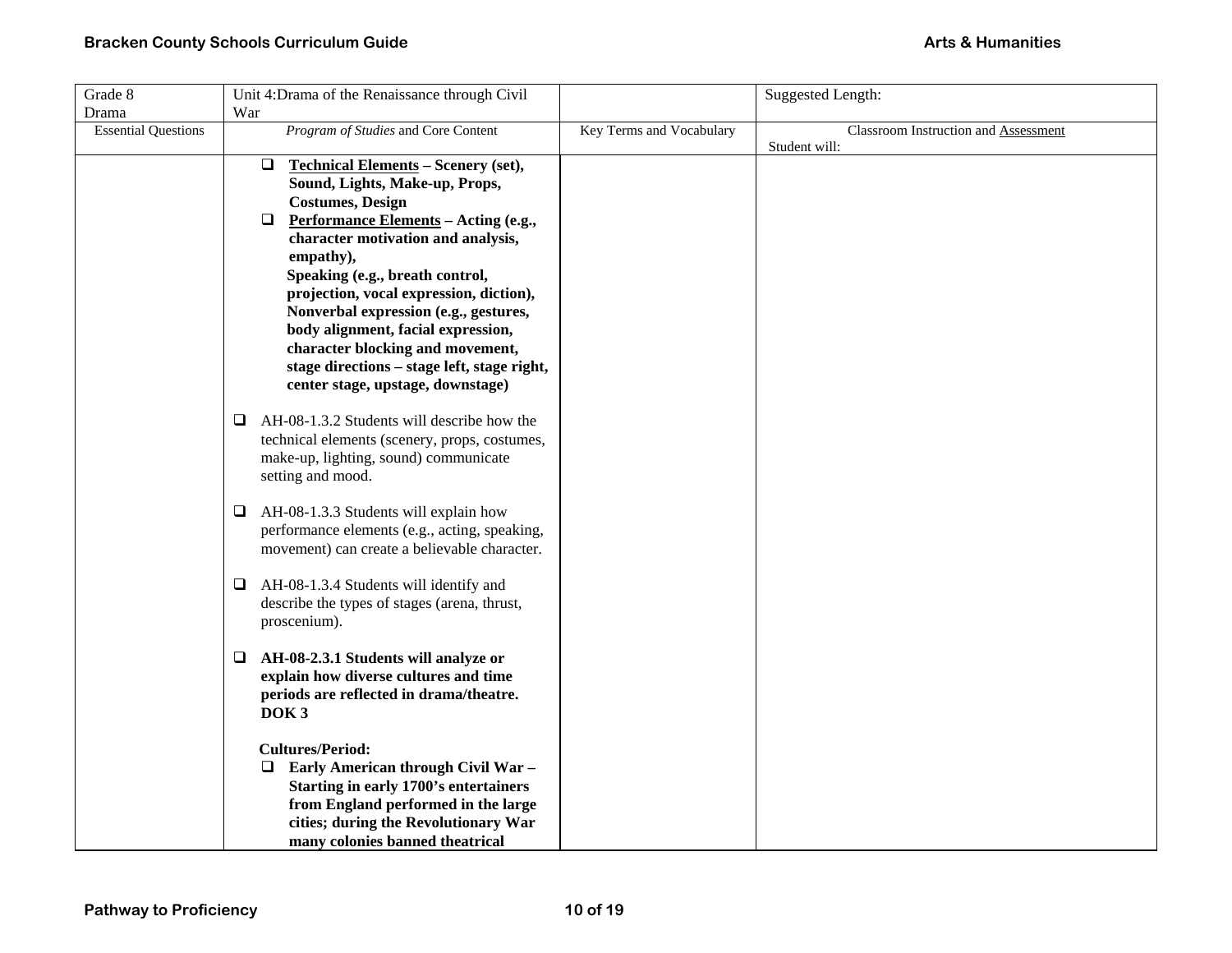| Grade 8                    | Unit 4: Drama of the Renaissance through Civil                        |                          | Suggested Length:                    |
|----------------------------|-----------------------------------------------------------------------|--------------------------|--------------------------------------|
| Drama                      | War                                                                   |                          |                                      |
| <b>Essential Questions</b> | Program of Studies and Core Content                                   | Key Terms and Vocabulary | Classroom Instruction and Assessment |
|                            |                                                                       |                          | Student will:                        |
|                            | performances to focus on the war; in                                  |                          |                                      |
|                            | the early 1800's well known stars                                     |                          |                                      |
|                            | toured the country; development and                                   |                          |                                      |
|                            | characteristics of melodrama in                                       |                          |                                      |
|                            | America; development of a distinct                                    |                          |                                      |
|                            | <b>American tone using American stories</b>                           |                          |                                      |
|                            | and American characters (e.g., Uncle                                  |                          |                                      |
|                            | Tom's Cabin)                                                          |                          |                                      |
|                            | AH-08-3.3.1 Students will compare or<br>❏                             |                          |                                      |
|                            | explain how drama/theatre fulfills a variety                          |                          |                                      |
|                            | of purposes. DOK 2                                                    |                          |                                      |
|                            |                                                                       |                          |                                      |
|                            | <b>Purposes of Drama/Theatre (different roles)</b><br>of drama)       |                          |                                      |
|                            | $\Box$                                                                |                          |                                      |
|                            | Sharing the human experience – to                                     |                          |                                      |
|                            | express or communicate emotion,                                       |                          |                                      |
|                            | feelings, ideas, information through                                  |                          |                                      |
|                            | dramatic works (e.g., social change,                                  |                          |                                      |
|                            | express or communicate universal<br>themes, to interpret and recreate |                          |                                      |
|                            | information, ideas, and emotions)                                     |                          |                                      |
|                            | <u>Passing on tradition and culture</u> – to<br>❏                     |                          |                                      |
|                            | express or communicate feelings, ideas,                               |                          |                                      |
|                            | information (e.g., narrative,                                         |                          |                                      |
|                            | storytelling, folktales, religious ritual                             |                          |                                      |
|                            | and ceremony)                                                         |                          |                                      |
|                            | Recreational - drama as recreation<br>□                               |                          |                                      |
|                            | and for recreational events (e.g., for                                |                          |                                      |
|                            | entertainment, diversion, festivals)                                  |                          |                                      |
|                            | <b>Artistic Expression - drama created</b><br>❏                       |                          |                                      |
|                            | with the intent to express or                                         |                          |                                      |
|                            | communicate emotion, feelings, ideas,                                 |                          |                                      |
|                            | information (e.g., dramatic works                                     |                          |                                      |
|                            | created and performed in a theatrical                                 |                          |                                      |
|                            | setting for an audience)                                              |                          |                                      |
|                            | AH-08-4.3.1 Students will create and perform<br>❏                     |                          |                                      |
|                            |                                                                       |                          |                                      |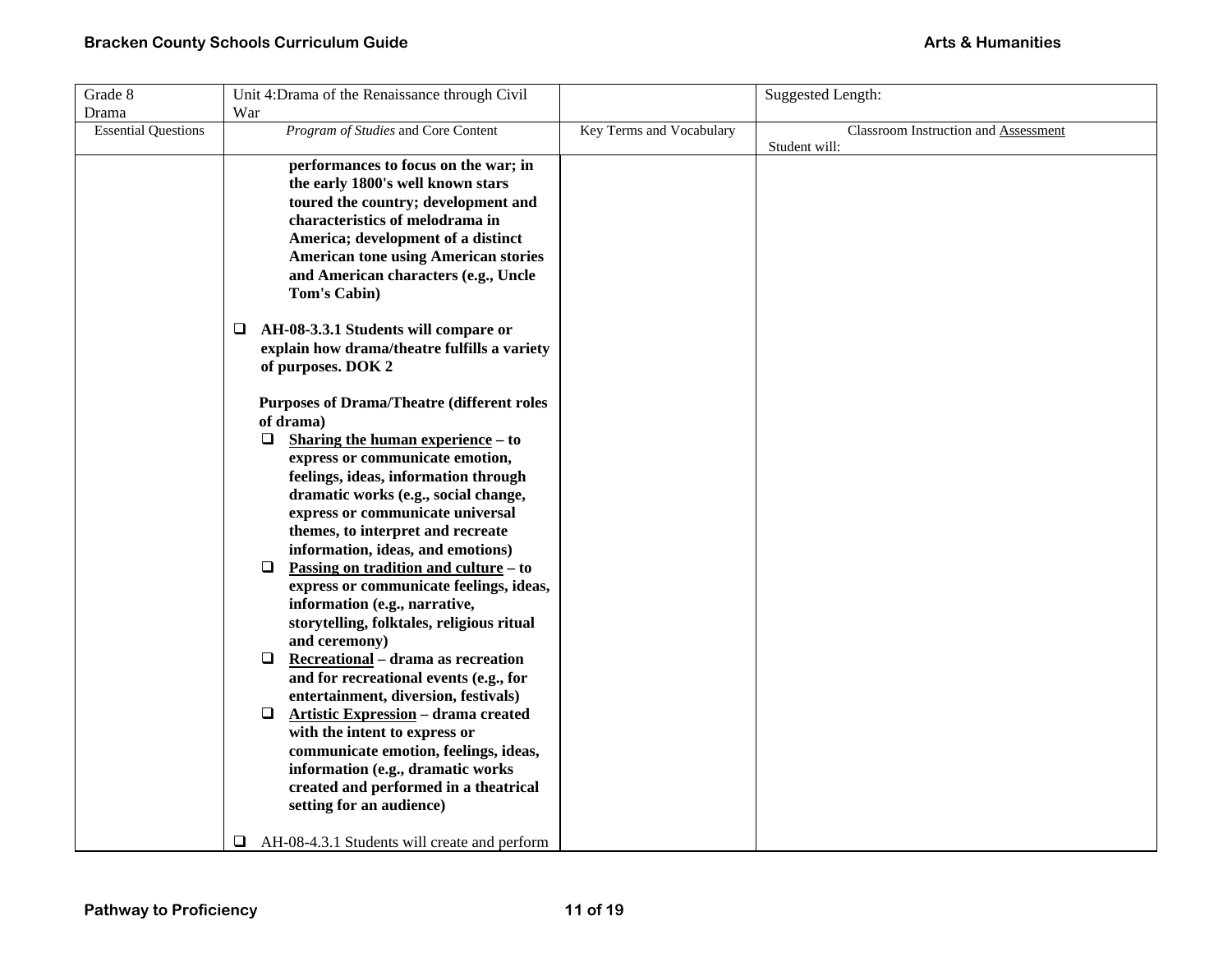| Grade 8                    | Unit 4: Drama of the Renaissance through Civil                                                            |                          | <b>Suggested Length:</b>                    |
|----------------------------|-----------------------------------------------------------------------------------------------------------|--------------------------|---------------------------------------------|
| Drama                      | War                                                                                                       |                          |                                             |
| <b>Essential Questions</b> | <i>Program of Studies</i> and Core Content                                                                | Key Terms and Vocabulary | <b>Classroom Instruction and Assessment</b> |
|                            |                                                                                                           |                          | Student will:                               |
|                            | using element of drama. (Literary, Technical,                                                             |                          |                                             |
|                            | Production)                                                                                               |                          |                                             |
|                            | AH-08-4.3.2 Students will improvise short<br>dialogues and monologues.                                    |                          |                                             |
|                            | AH-08-4.3.3 Students will engage in dramatic<br>activities that reflect historical times and<br>cultures. |                          |                                             |

| Grade 8<br><b>Visual Arts</b>                                                                                                                                                                                                     | Unit 5: Judging Art                                                                                                                                                                                                                                                                                                                                                                                                                                                                                                                                                                                                                                                                                                  |                                                                                                                                                                                                                                                                                                                                                        | Suggested Length:                                                                                                                                                                                                                                                                                                                                                                                                                                                                                                                                                                                                                                                                                                 |
|-----------------------------------------------------------------------------------------------------------------------------------------------------------------------------------------------------------------------------------|----------------------------------------------------------------------------------------------------------------------------------------------------------------------------------------------------------------------------------------------------------------------------------------------------------------------------------------------------------------------------------------------------------------------------------------------------------------------------------------------------------------------------------------------------------------------------------------------------------------------------------------------------------------------------------------------------------------------|--------------------------------------------------------------------------------------------------------------------------------------------------------------------------------------------------------------------------------------------------------------------------------------------------------------------------------------------------------|-------------------------------------------------------------------------------------------------------------------------------------------------------------------------------------------------------------------------------------------------------------------------------------------------------------------------------------------------------------------------------------------------------------------------------------------------------------------------------------------------------------------------------------------------------------------------------------------------------------------------------------------------------------------------------------------------------------------|
| <b>Essential Questions</b>                                                                                                                                                                                                        | Program of Studies and Core Content                                                                                                                                                                                                                                                                                                                                                                                                                                                                                                                                                                                                                                                                                  | Key Terms and Vocabulary                                                                                                                                                                                                                                                                                                                               | Classroom Instruction and Assessment<br>Student will:                                                                                                                                                                                                                                                                                                                                                                                                                                                                                                                                                                                                                                                             |
| How do we use<br>1.<br>the elements<br>and principals<br>to create art?<br>2.<br>How can we<br>create artwork<br>using various<br>media $&$<br>processes?<br>How does the<br>3.<br>artwork reflect<br>the culture $\&$<br>styles? | <b>Program of Studies</b><br>AH-8-VA-1 Analyze, interpret, and evaluate<br>⊔<br>how elements of art (line, shape, color, form,<br>texture, space, value) and principles of design<br>(balance, emphasis, pattern, repetition,<br>contrast, movement, rhythm, proportion,<br>unity) are used to create works of art.<br>AH-8-VA-2 Refine use of elements of art and<br>□<br>principles of design when producing two- and<br>three-dimensional artwork.<br>AH-8-VA-3 Analyze and/or interpret how<br>□<br>various combinations of art elements and<br>principles of design help artists express ideas,<br>thoughts, and feelings.<br>AH-8-VA-4 Continue to develop a positive<br>self-concept about one's own work and | Art criticism<br>⊔<br>Describing an Art<br>□<br>Work 1) The size of the<br>work 2) the subject,<br>object, and details 3)<br>the elements used in the<br>work<br>Analyzing an Art Work<br>❏<br>$\Box$<br>Composition<br>$\Box$<br>Interpreting an Art<br>Work<br>□<br>Content<br>□<br>Judging an Art Work<br>❏<br>Aesthetic view 1)<br>subject view 2) | Read and discuss chapter 3, "Art Criticism, Aesthetics,<br>⊔<br>and Art History," in Understanding Art.<br>Complete chapter 3 Review on page 45, working with a<br>□<br>partner.<br>Complete a work sheet over chapter 3, using the<br>$\Box$<br>textbook as reference.<br>Choose a work of art by a famous artist in the textbook<br>❏.<br>to critique in the way an art critic would do. (Describing<br>an Art Work, Analyzing an Art Work, Interpreting an<br>Art Work, Judging an Art Work), following the rubric<br>given.<br>Paint an expressive scene after studying the art of<br>□<br>Edward Hopper.<br>Describe, Analyze, Interpret, and Judge the art created<br>⊔<br>when presenting it to the class. |
|                                                                                                                                                                                                                                   | recognize value of others' (peers and artists)<br>works.<br>AH-8-VA-5 Continue to use and care for an<br>⊔<br>expanding number of art tools and materials<br>in a safe and proper manner.<br>AH-8-VA-6 Analyze and interpret media (e.g.,<br>⊔                                                                                                                                                                                                                                                                                                                                                                                                                                                                       | composition view 3)<br>content view<br>Expressive art<br>⊔<br>Art history<br>$\Box$<br>❏<br>Cubism                                                                                                                                                                                                                                                     | Compare & evaluate various art media & art processes.<br>❏.                                                                                                                                                                                                                                                                                                                                                                                                                                                                                                                                                                                                                                                       |
|                                                                                                                                                                                                                                   | paint, fiber, ink, clay) and/or processes (e.g.,                                                                                                                                                                                                                                                                                                                                                                                                                                                                                                                                                                                                                                                                     |                                                                                                                                                                                                                                                                                                                                                        |                                                                                                                                                                                                                                                                                                                                                                                                                                                                                                                                                                                                                                                                                                                   |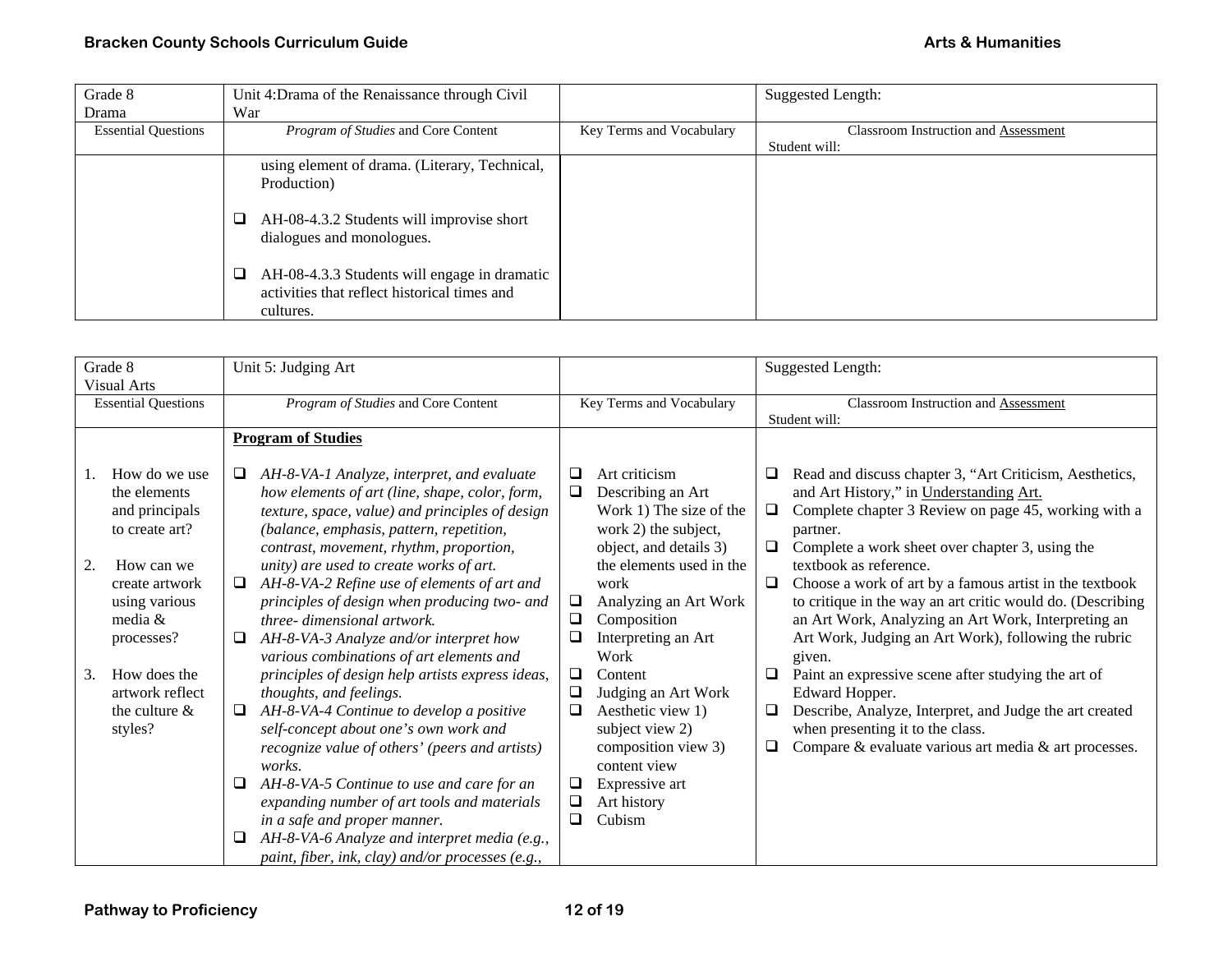| Grade 8                    | Unit 5: Judging Art                                            |                          | <b>Suggested Length:</b>             |
|----------------------------|----------------------------------------------------------------|--------------------------|--------------------------------------|
| <b>Visual Arts</b>         |                                                                |                          |                                      |
| <b>Essential Questions</b> | Program of Studies and Core Content                            | Key Terms and Vocabulary | Classroom Instruction and Assessment |
|                            | ceramics, painting, sculpture) various artists                 |                          | Student will:                        |
|                            | use to create works of art,                                    |                          |                                      |
|                            | AH-8-VA-7 Select a variety of art media,<br>Q.                 |                          |                                      |
|                            | processes, and subject matter to communicate                   |                          |                                      |
|                            | ideas, feelings, and experiences.                              |                          |                                      |
|                            | $\Box$ AH-8-VA-8 Use art media, tools, techniques,             |                          |                                      |
|                            | and processes skillfully.                                      |                          |                                      |
|                            | $\Box$ AH-8-VA-9 Analyze and interpret how                     |                          |                                      |
|                            | culture, purpose, style, and history influence                 |                          |                                      |
|                            | the way artists express ideas, thoughts, and                   |                          |                                      |
|                            | feelings.                                                      |                          |                                      |
|                            | $\Box$<br>AH-8-VA-10 Analyze characteristics and               |                          |                                      |
|                            | purposes of art that represents various                        |                          |                                      |
|                            | cultures, historical periods, and artists.                     |                          |                                      |
|                            | $\Box$ AH-8-VA-11 Analyze contributions of various             |                          |                                      |
|                            | cultures and periods to visual arts.                           |                          |                                      |
|                            | AH-8-VA-12 Analyze influences of time,<br>Q.                   |                          |                                      |
|                            | place, and personality on art forms and                        |                          |                                      |
|                            | practices                                                      |                          |                                      |
|                            | <b>Core Content</b>                                            |                          |                                      |
|                            | AH-08-1.4.1 Students will compare or<br>Q.                     |                          |                                      |
|                            | evaluate works of art using elements of art                    |                          |                                      |
|                            | and principles of design. DOK 3                                |                          |                                      |
|                            |                                                                |                          |                                      |
|                            | <b>Elements of Art:</b>                                        |                          |                                      |
|                            | Line, Shape, Color properties (hue,<br>$\Box$                  |                          |                                      |
|                            | value, intensity) and color<br>schemes/groups (monochromatic), |                          |                                      |
|                            | Form, Texture, Space                                           |                          |                                      |
|                            | (positive/negative, perspective (e.g., 1)                      |                          |                                      |
|                            | point linear perspective), and value                           |                          |                                      |
|                            | (darkness or lightness, tints or shades)                       |                          |                                      |
|                            | <b>Principles of Design:</b>                                   |                          |                                      |
|                            | <b>Repetition, Pattern, Balance</b><br>❏                       |                          |                                      |
|                            | (symmetrical/asymmetrical), Emphasis                           |                          |                                      |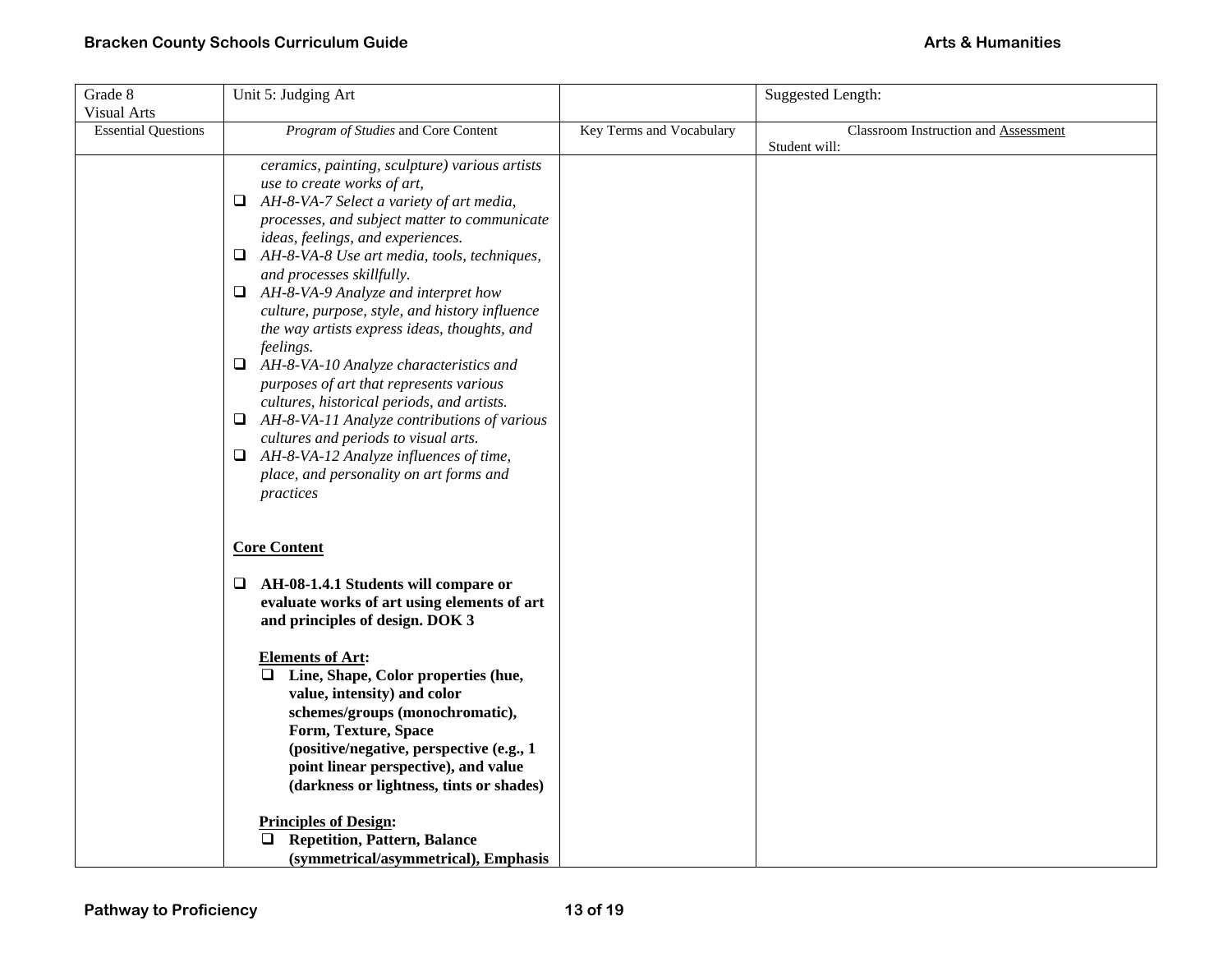| Grade 8                                          | Unit 5: Judging Art                                                                                                                                                                                                                                                                                          |                          | <b>Suggested Length:</b>             |
|--------------------------------------------------|--------------------------------------------------------------------------------------------------------------------------------------------------------------------------------------------------------------------------------------------------------------------------------------------------------------|--------------------------|--------------------------------------|
| <b>Visual Arts</b><br><b>Essential Questions</b> | Program of Studies and Core Content                                                                                                                                                                                                                                                                          | Key Terms and Vocabulary | Classroom Instruction and Assessment |
|                                                  | (focal point), Contrast (e.g.,<br>black/white, rough/smooth), Rhythm,<br><b>Proportion, Movement</b>                                                                                                                                                                                                         |                          | Student will:                        |
|                                                  | AH-08-1.4.2 Students will compare or<br>⊔<br>evaluate a variety of art media and art<br>processes. DOK 3                                                                                                                                                                                                     |                          |                                      |
|                                                  | Media (plural)/Medium (singular):<br>(Properties of media need to be known in<br>order to respond to artworks)<br>$\Box$ Two-dimensional – crayon, pencil,<br>fabric, yarn, paint (tempera,<br>watercolor), ink, pastel<br>Three-dimensional - clay, papier-<br>$\Box$<br>mâché, found objects (assemblages) |                          |                                      |
|                                                  | <b>Art Processes:</b><br>Two-dimensional - drawing, painting,<br>$\Box$<br>fiber art (e.g., fabric printing,<br>stamping, tie dye), printmaking<br>$\Box$<br>Three-dimensional - ceramics,<br>sculpture, fiber art (e.g., constructing<br>with fiber, weaving, knitting, quilting)                           |                          |                                      |
|                                                  | Subject matter: representational (e.g.,<br>landscape, portrait, still life)<br>nonrepresentational (e.g., abstract, non-<br>objective)                                                                                                                                                                       |                          |                                      |
|                                                  | AH-08-2.4.1 Students will analyze or<br>Q.<br>explain how diverse cultures and time<br>periods affect visual arts. DOK 3                                                                                                                                                                                     |                          |                                      |
|                                                  | <b>Cultures/Period:</b><br><b>Q</b> Early American through Civil War-                                                                                                                                                                                                                                        |                          |                                      |
|                                                  | $\Box$<br><b>European Neo-classical influences</b>                                                                                                                                                                                                                                                           |                          |                                      |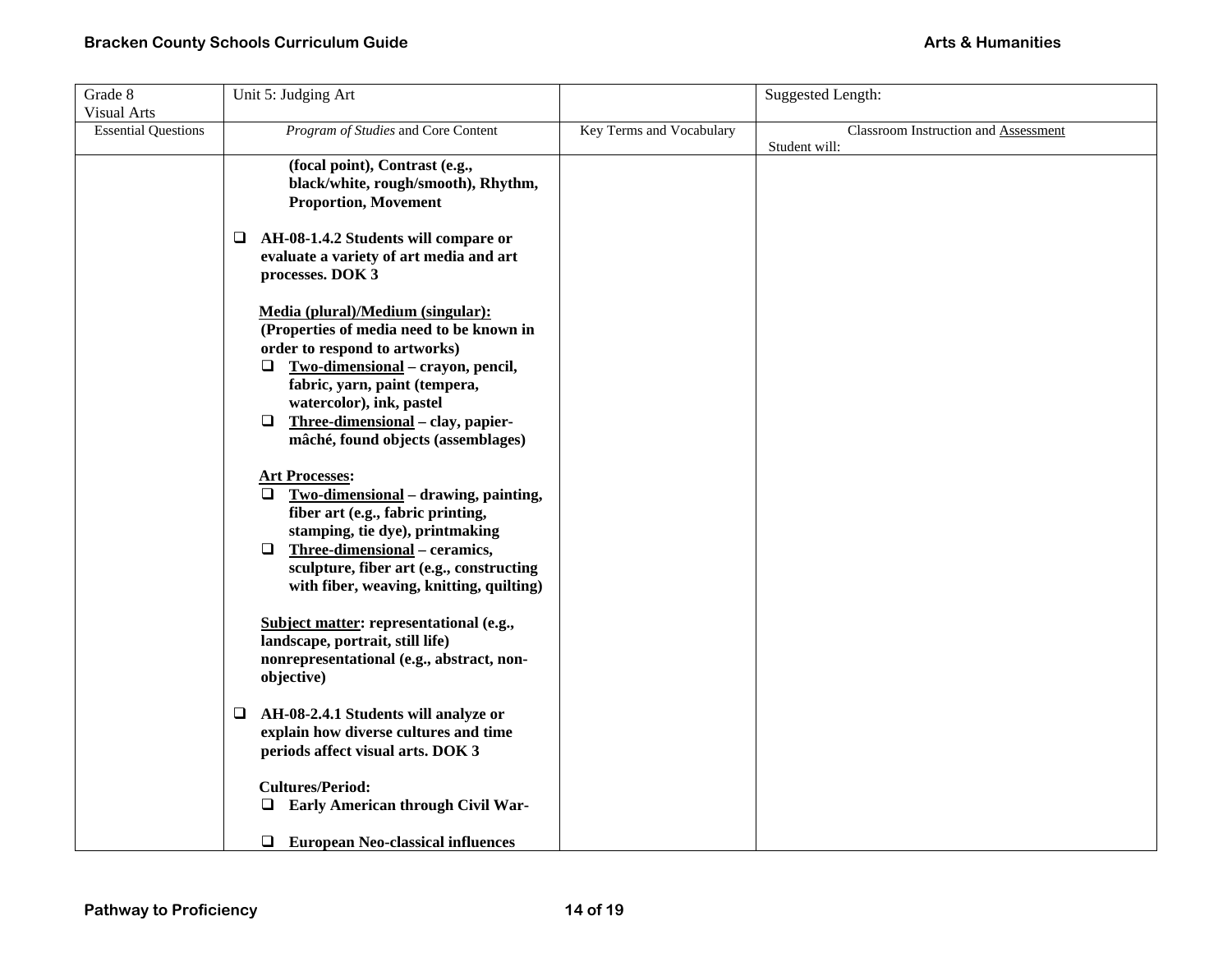| Grade 8                    | Unit 5: Judging Art                     |                          | Suggested Length:                           |
|----------------------------|-----------------------------------------|--------------------------|---------------------------------------------|
| <b>Visual Arts</b>         |                                         |                          |                                             |
| <b>Essential Questions</b> | Program of Studies and Core Content     | Key Terms and Vocabulary | <b>Classroom Instruction and Assessment</b> |
|                            |                                         |                          | Student will:                               |
|                            | (architecture)                          |                          |                                             |
|                            |                                         |                          |                                             |
|                            | Painting – inspired by the natural      |                          |                                             |
|                            | beauty of America, painters began to    |                          |                                             |
|                            | develop their own unique styles rather  |                          |                                             |
|                            | than borrow from Europe (Wildfire -     |                          |                                             |
|                            | e.g., John James Audubon, Landscapes    |                          |                                             |
|                            | - e.g., Thomas Cole, Native American    |                          |                                             |
|                            | $subjects - e.g., George Catlin)$       |                          |                                             |
|                            |                                         |                          |                                             |
|                            | The development of photography as a new |                          |                                             |
|                            | medium that impacted visual art (e.g.,  |                          |                                             |
|                            | <b>Matthew Brady</b> )                  |                          |                                             |

| Grade 8                                                                                                                                                                              | Unit 6: RENAISSANCE (European Influence)                                                                                                                                                                                                                                                                                                                                                                                                                                                                                                                                                            |                                                                                                                                                                                                                                                           | <b>Suggested Length:</b>                                                                                                                                                                                                                                                                                                                                                                                                                                                                                                                                                                  |
|--------------------------------------------------------------------------------------------------------------------------------------------------------------------------------------|-----------------------------------------------------------------------------------------------------------------------------------------------------------------------------------------------------------------------------------------------------------------------------------------------------------------------------------------------------------------------------------------------------------------------------------------------------------------------------------------------------------------------------------------------------------------------------------------------------|-----------------------------------------------------------------------------------------------------------------------------------------------------------------------------------------------------------------------------------------------------------|-------------------------------------------------------------------------------------------------------------------------------------------------------------------------------------------------------------------------------------------------------------------------------------------------------------------------------------------------------------------------------------------------------------------------------------------------------------------------------------------------------------------------------------------------------------------------------------------|
| Visual Arts                                                                                                                                                                          |                                                                                                                                                                                                                                                                                                                                                                                                                                                                                                                                                                                                     |                                                                                                                                                                                                                                                           |                                                                                                                                                                                                                                                                                                                                                                                                                                                                                                                                                                                           |
| <b>Essential Questions</b>                                                                                                                                                           | Program of Studies and Core Content                                                                                                                                                                                                                                                                                                                                                                                                                                                                                                                                                                 | Key Terms and Vocabulary                                                                                                                                                                                                                                  | <b>Classroom Instruction and Assessment</b>                                                                                                                                                                                                                                                                                                                                                                                                                                                                                                                                               |
|                                                                                                                                                                                      |                                                                                                                                                                                                                                                                                                                                                                                                                                                                                                                                                                                                     |                                                                                                                                                                                                                                                           | Student will:                                                                                                                                                                                                                                                                                                                                                                                                                                                                                                                                                                             |
|                                                                                                                                                                                      | <b>Program of Studies</b>                                                                                                                                                                                                                                                                                                                                                                                                                                                                                                                                                                           |                                                                                                                                                                                                                                                           |                                                                                                                                                                                                                                                                                                                                                                                                                                                                                                                                                                                           |
| How do we use<br>the elements<br>and principals<br>to create art?<br>How can we<br>create artwork<br>using various<br>media &<br>processes?<br>How does the<br>3.<br>artwork reflect | ❏<br>AH-8-VA-1 Analyze, interpret, and evaluate<br>how elements of art (line, shape, color, form,<br>texture, space, value) and principles of design<br>(balance, emphasis, pattern, repetition,<br>contrast, movement, rhythm, proportion,<br>unity) are used to create works of art.<br>AH-8-VA-2 Refine use of elements of art and<br>⊔<br>principles of design when producing two- and<br>three- dimensional artwork.<br>AH-8-VA-3 Analyze and/or interpret how<br>⊔<br>various combinations of art elements and<br>principles of design help artists express ideas,<br>thoughts, and feelings. | Linear perspective<br>⊔<br>Q<br>Madonna<br>❏<br>Oil paint<br>Pieta<br>❏<br>Renaissance<br>⊔<br>Symbolism<br>⊔<br>❏<br>Realism<br>❏<br>Ceramics<br>Coil technique<br>⊔<br>❏<br>Pinch technique<br>❏<br>Slab technique<br>$\Box$<br>Scoring<br>❏<br>Wedging | Read and discuss information about chapter 11 "Art of<br>the Renaissance" in Understanding Art.<br>Q<br>Complete the review on page 175 and work sheet over<br>chapter 11.<br>$\Box$<br>Complete an open-response question (Choose between)<br>the following):<br>Describe one of the techniques Renaissance artists<br>used to add realism to their works. Then explain the<br>importance of that technique.<br>Compare and contrast the paintings of the Italian<br>Renaissance with the paintings of the Northern<br>Renaissance.<br>Discuss items given in the rubric for the ceramic |
| the culture $\&$                                                                                                                                                                     | AH-8-VA-4 Continue to develop a positive<br>⊔                                                                                                                                                                                                                                                                                                                                                                                                                                                                                                                                                       | <b>Bisque</b><br>❏                                                                                                                                                                                                                                        | project.                                                                                                                                                                                                                                                                                                                                                                                                                                                                                                                                                                                  |
| styles?                                                                                                                                                                              | self-concept about one's own work and                                                                                                                                                                                                                                                                                                                                                                                                                                                                                                                                                               | Greenware<br>⊔                                                                                                                                                                                                                                            | Review the ceramic techniques for hand building                                                                                                                                                                                                                                                                                                                                                                                                                                                                                                                                           |
|                                                                                                                                                                                      | recognize value of others' (peers and artists)                                                                                                                                                                                                                                                                                                                                                                                                                                                                                                                                                      | ❏<br>Kiln                                                                                                                                                                                                                                                 | (pinch, coil, and slab) by watching videos, before                                                                                                                                                                                                                                                                                                                                                                                                                                                                                                                                        |
|                                                                                                                                                                                      | <i>works.</i>                                                                                                                                                                                                                                                                                                                                                                                                                                                                                                                                                                                       | □<br>Glaze                                                                                                                                                                                                                                                | drawing a picture of the planned project, which is                                                                                                                                                                                                                                                                                                                                                                                                                                                                                                                                        |
|                                                                                                                                                                                      | AH-8-VA-5 Continue to use and care for an<br>⊔                                                                                                                                                                                                                                                                                                                                                                                                                                                                                                                                                      | ❏<br>Art elements                                                                                                                                                                                                                                         | labeled where these techniques are used.                                                                                                                                                                                                                                                                                                                                                                                                                                                                                                                                                  |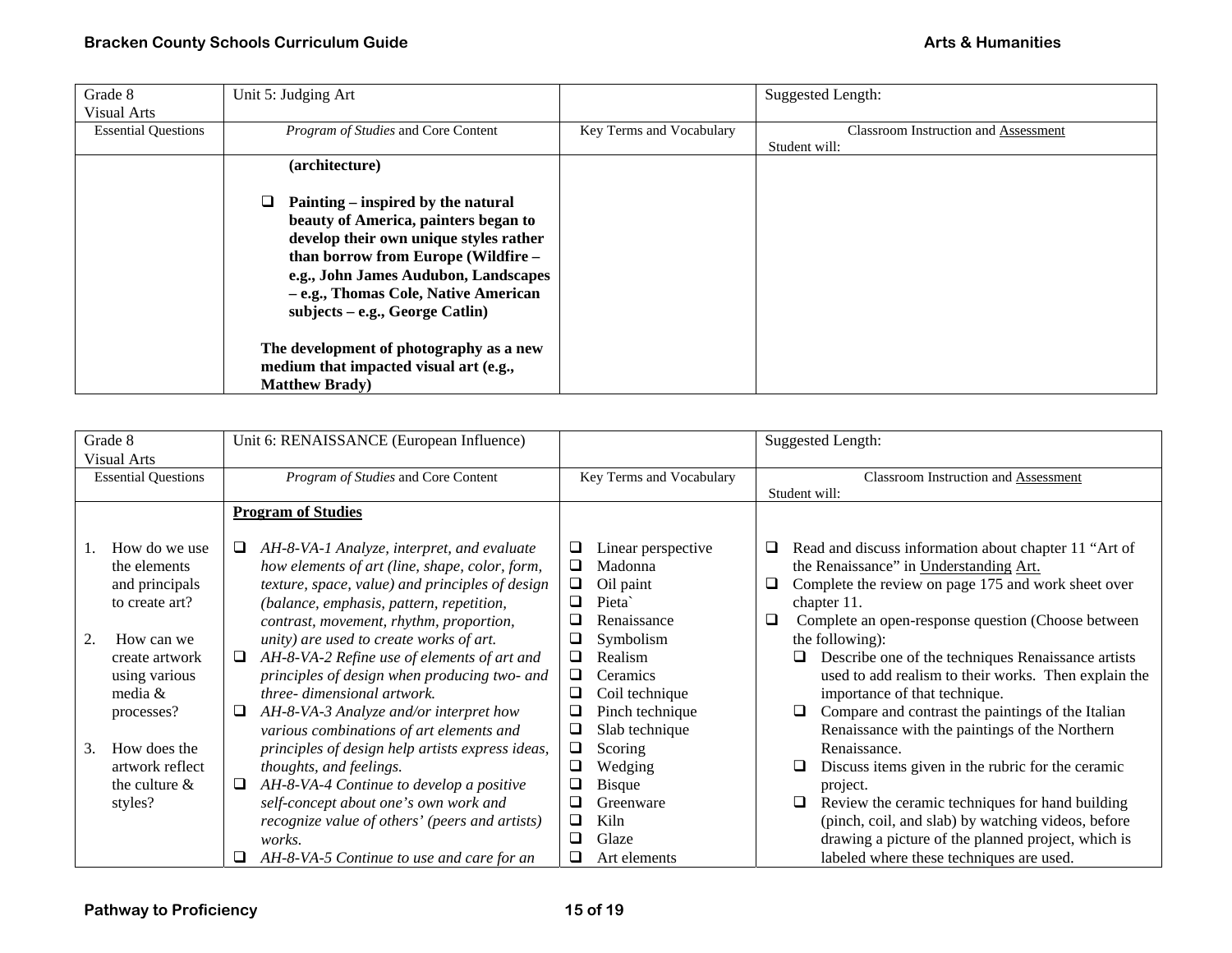| Grade 8<br><b>Visual Arts</b> | Unit 6: RENAISSANCE (European Influence)                                                                                                                                                                                                                                                                                                                                                                                                                                                                                                                                                                                                                                                                                                                                                                                                                                                                                                                                                          |                                                                                                                | Suggested Length:                                                                                                                                                                                                                                                                                                                                                                                                                                                                             |
|-------------------------------|---------------------------------------------------------------------------------------------------------------------------------------------------------------------------------------------------------------------------------------------------------------------------------------------------------------------------------------------------------------------------------------------------------------------------------------------------------------------------------------------------------------------------------------------------------------------------------------------------------------------------------------------------------------------------------------------------------------------------------------------------------------------------------------------------------------------------------------------------------------------------------------------------------------------------------------------------------------------------------------------------|----------------------------------------------------------------------------------------------------------------|-----------------------------------------------------------------------------------------------------------------------------------------------------------------------------------------------------------------------------------------------------------------------------------------------------------------------------------------------------------------------------------------------------------------------------------------------------------------------------------------------|
| <b>Essential Questions</b>    | Program of Studies and Core Content                                                                                                                                                                                                                                                                                                                                                                                                                                                                                                                                                                                                                                                                                                                                                                                                                                                                                                                                                               | Key Terms and Vocabulary                                                                                       | <b>Classroom Instruction and Assessment</b><br>Student will:                                                                                                                                                                                                                                                                                                                                                                                                                                  |
|                               | expanding number of art tools and materials<br>in a safe and proper manner.<br>$\Box$ AH-8-VA-6 Analyze and interpret media (e.g.,<br>paint, fiber, ink, clay) and/or processes (e.g.,<br>ceramics, painting, sculpture) various artists<br>use to create works of art,<br>$\Box$ AH-8-VA-7 Select a variety of art media,<br>processes, and subject matter to communicate<br>ideas, feelings, and experiences.<br>$\Box$ AH-8-VA-8 Use art media, tools, techniques,<br>and processes skillfully.<br>$\Box$ AH-8-VA-9 Analyze and interpret how<br>culture, purpose, style, and history influence<br>the way artists express ideas, thoughts, and<br>feelings.<br>$\Box$ 8-VA-10 Analyze characteristics and<br>purposes of art that represents various<br>cultures, historical periods, and artists.<br>8-VA-11 Analyze contributions of various<br>❏<br>cultures and periods to visual arts.<br>8-VA-12 Analyze influences of time, place,<br>⊔<br>and personality on art forms and practices. | Principles of design<br>⊔<br>$\Box$<br>Describe<br>$\Box$<br>Analyze<br>$\Box$<br>Interpret<br>$\Box$<br>Judge | Create ceramic project at least 6 inches high, using<br>□<br>all 3 ceramic techniques and with realism exhibited<br>in some area.<br>$\Box$<br>After the bisque firing, the student will glaze the project.<br>Present his/her project to the class, explaining how the<br>$\Box$<br>project meets the requirements of the rubric. Also the<br>project is to be described, analyzed, interpreted, and<br>judged, using art elements and principles.<br>Create painting of self-portrait.<br>❏ |
|                               | <b>Core Content</b>                                                                                                                                                                                                                                                                                                                                                                                                                                                                                                                                                                                                                                                                                                                                                                                                                                                                                                                                                                               |                                                                                                                |                                                                                                                                                                                                                                                                                                                                                                                                                                                                                               |
|                               | AH-08-1.4.1 Students will compare or<br>⊔<br>evaluate works of art using elements of art<br>and principles of design. DOK 3                                                                                                                                                                                                                                                                                                                                                                                                                                                                                                                                                                                                                                                                                                                                                                                                                                                                       |                                                                                                                |                                                                                                                                                                                                                                                                                                                                                                                                                                                                                               |
|                               | <b>Elements of Art:</b><br>$\Box$ Line, Shape, Color properties (hue,<br>value, intensity) and color<br>schemes/groups (monochromatic),<br>Form, Texture, Space<br>(positive/negative, perspective (e.g., 1)<br>point linear perspective), and value<br>(darkness or lightness, tints or shades)                                                                                                                                                                                                                                                                                                                                                                                                                                                                                                                                                                                                                                                                                                  |                                                                                                                |                                                                                                                                                                                                                                                                                                                                                                                                                                                                                               |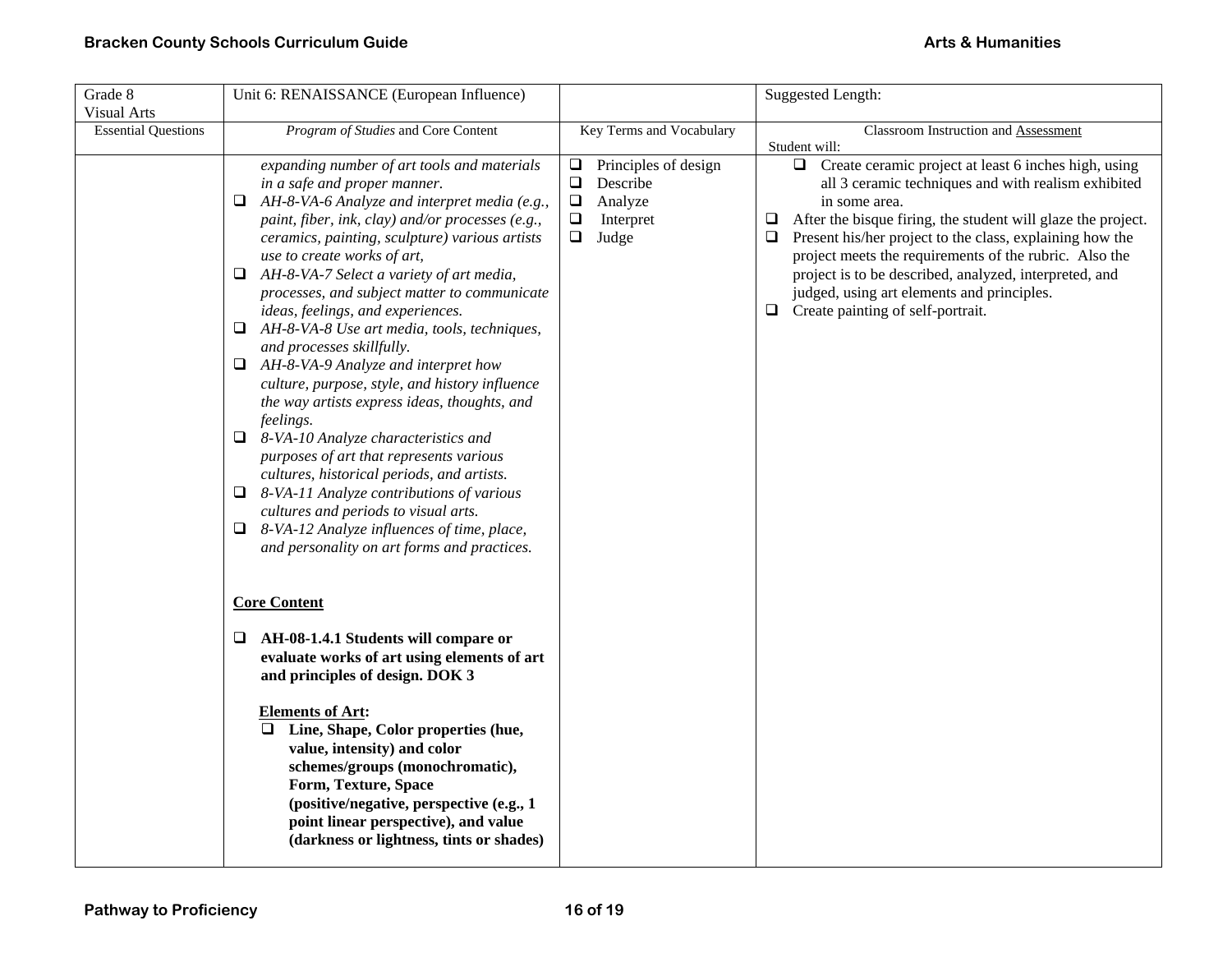| Grade 8<br><b>Visual Arts</b> | Unit 6: RENAISSANCE (European Influence)                                                                                                                                                                                                                                                                                                                                             |                          | <b>Suggested Length:</b>                              |
|-------------------------------|--------------------------------------------------------------------------------------------------------------------------------------------------------------------------------------------------------------------------------------------------------------------------------------------------------------------------------------------------------------------------------------|--------------------------|-------------------------------------------------------|
| <b>Essential Questions</b>    | Program of Studies and Core Content                                                                                                                                                                                                                                                                                                                                                  | Key Terms and Vocabulary | Classroom Instruction and Assessment<br>Student will: |
|                               | <b>Principles of Design:</b><br>Repetition, Pattern, Balance<br>(symmetrical/asymmetrical), Emphasis<br>(focal point), Contrast (e.g.,<br>black/white, rough/smooth), Rhythm,<br><b>Proportion, Movement</b>                                                                                                                                                                         |                          |                                                       |
|                               | AH-08-1.4.2 Students will compare or<br>□<br>evaluate a variety of art media and art<br>processes. DOK 3                                                                                                                                                                                                                                                                             |                          |                                                       |
|                               | Media (plural)/Medium (singular):<br>(Properties of media need to be known in<br>order to respond to artworks)<br>$\Box$ Two-dimensional – crayon, pencil,<br>fabric, yarn, paint (tempera,<br>watercolor), ink, pastel<br>$\Box$ Three-dimensional – clay, papier-<br>mâché, found objects (assemblages)<br><b>Art Processes:</b><br>Two-dimensional - drawing, painting,<br>$\Box$ |                          |                                                       |
|                               | fiber art (e.g., fabric printing,<br>stamping, tie dye), printmaking<br>$\Box$<br>Three-dimensional – ceramics,<br>sculpture, fiber art (e.g., constructing<br>with fiber, weaving, knitting, quilting)                                                                                                                                                                              |                          |                                                       |
|                               | Subject matter: representational (e.g.,<br>landscape, portrait, still life)<br>nonrepresentational (e.g., abstract, non-<br>objective)                                                                                                                                                                                                                                               |                          |                                                       |
|                               | AH-08-2.4.1 Students will analyze or<br>⊔<br>explain how diverse cultures and time<br>periods affect visual arts. DOK 3                                                                                                                                                                                                                                                              |                          |                                                       |
|                               | <b>Cultures/Period:</b>                                                                                                                                                                                                                                                                                                                                                              |                          |                                                       |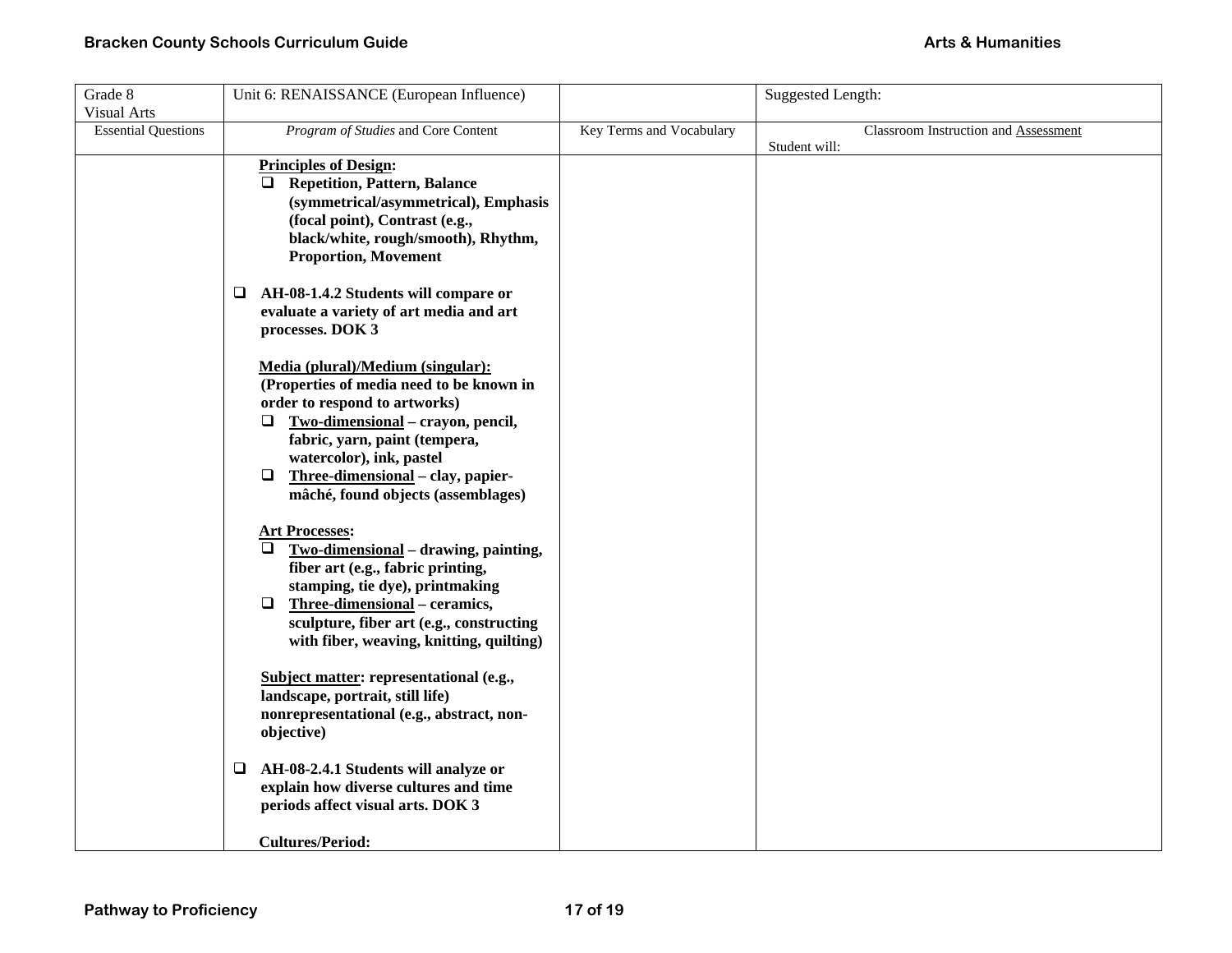| Grade 8                    | Unit 6: RENAISSANCE (European Influence)           |                          | Suggested Length:                    |
|----------------------------|----------------------------------------------------|--------------------------|--------------------------------------|
| <b>Visual Arts</b>         |                                                    |                          |                                      |
| <b>Essential Questions</b> | Program of Studies and Core Content                | Key Terms and Vocabulary | Classroom Instruction and Assessment |
|                            |                                                    |                          | Student will:                        |
|                            | <b>Early American through Civil War-</b><br>$\Box$ |                          |                                      |
|                            |                                                    |                          |                                      |
|                            | <b>European Neo-classical influences</b><br>⊔      |                          |                                      |
|                            | (architecture)                                     |                          |                                      |
|                            | $\Box$<br>Painting – inspired by the natural       |                          |                                      |
|                            | beauty of America, painters began to               |                          |                                      |
|                            | develop their own unique styles rather             |                          |                                      |
|                            | than borrow from Europe (Wildfire -                |                          |                                      |
|                            | e.g., John James Audubon, Landscapes               |                          |                                      |
|                            | - e.g., Thomas Cole, Native American               |                          |                                      |
|                            | subjects – e.g., George Catlin)                    |                          |                                      |
|                            |                                                    |                          |                                      |
|                            | The development of photography as a new            |                          |                                      |
|                            | medium that impacted visual art (e.g.,             |                          |                                      |
|                            | <b>Matthew Brady</b> )                             |                          |                                      |
|                            |                                                    |                          |                                      |
|                            | □<br>AH-08-3.4.1 Students will compare or          |                          |                                      |
|                            | explain how art fulfills a variety of              |                          |                                      |
|                            | purposes. DOK 2                                    |                          |                                      |
|                            | Purposes of Art: (different roles of art)          |                          |                                      |
|                            | Ceremonial - ritual, celebration,<br>❏.            |                          |                                      |
|                            | artworks created to support worship                |                          |                                      |
|                            | ceremonies                                         |                          |                                      |
|                            | <b>Artistic Expression - artwork to</b><br>❏       |                          |                                      |
|                            | express or communicate emotions,                   |                          |                                      |
|                            | ideas, feelings (e.g., for self expression,        |                          |                                      |
|                            | to decorate or beautify objects)                   |                          |                                      |
|                            | ❏<br>Narrative - artworks that tell stories,       |                          |                                      |
|                            | describe and illustrate experiences, or            |                          |                                      |
|                            | communicate ideas or information, art              |                          |                                      |
|                            | to document important or historical                |                          |                                      |
|                            | events                                             |                          |                                      |
|                            | Functional – artistic objects used in<br>❏         |                          |                                      |
|                            | everyday life                                      |                          |                                      |
|                            | <b>Persuasive</b> – artworks that promote<br>❏     |                          |                                      |
|                            | ideas, philosophies, or products (e.g.,            |                          |                                      |